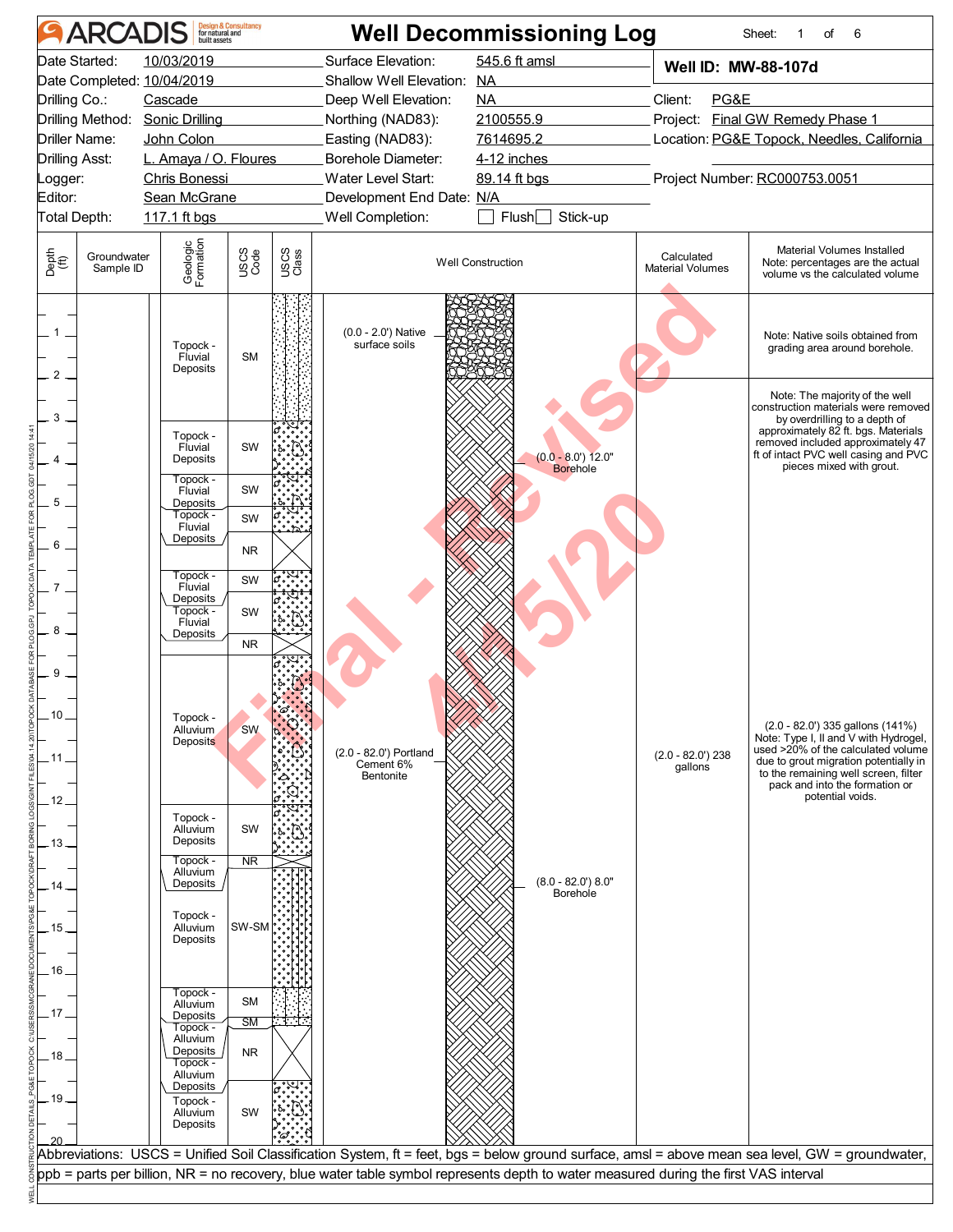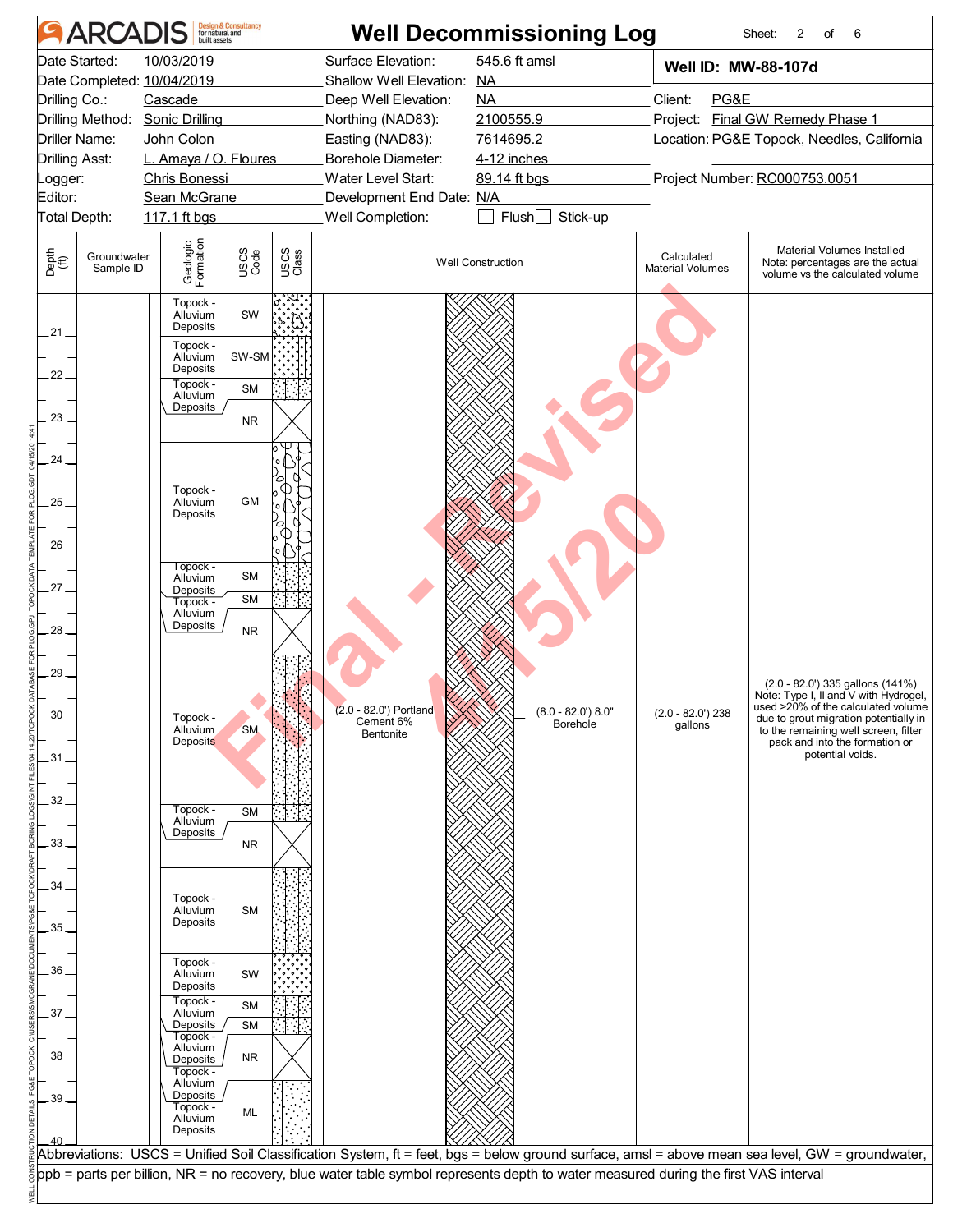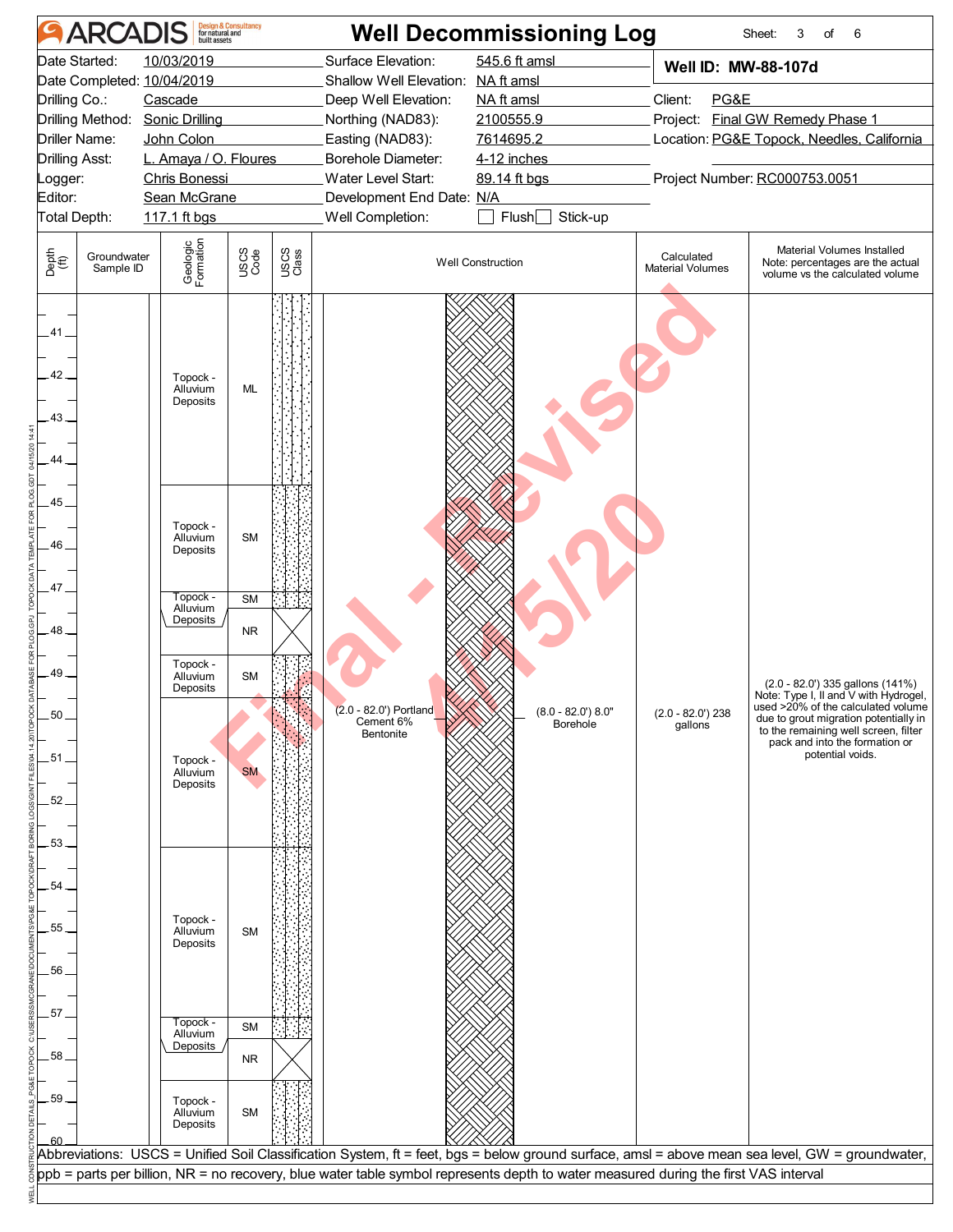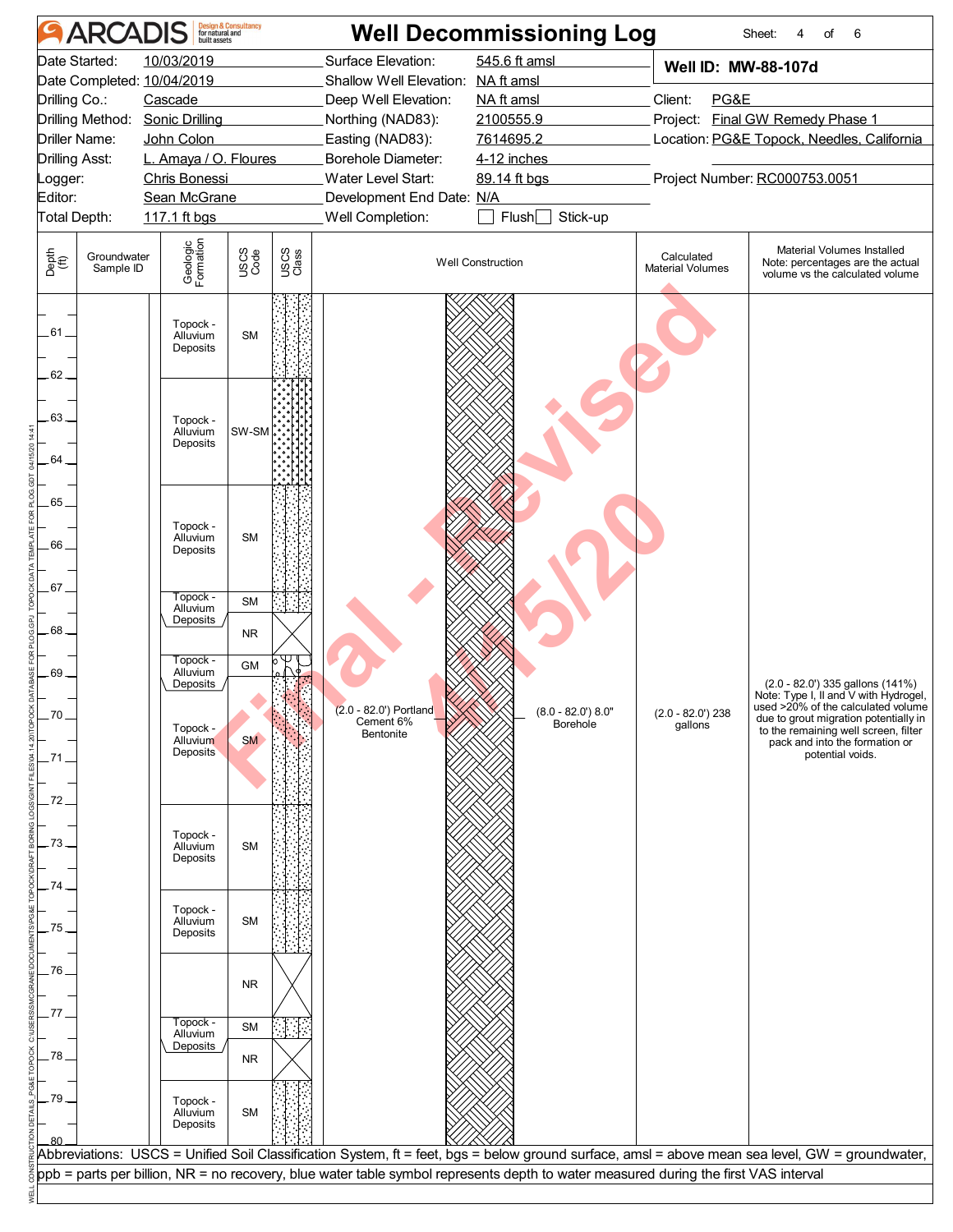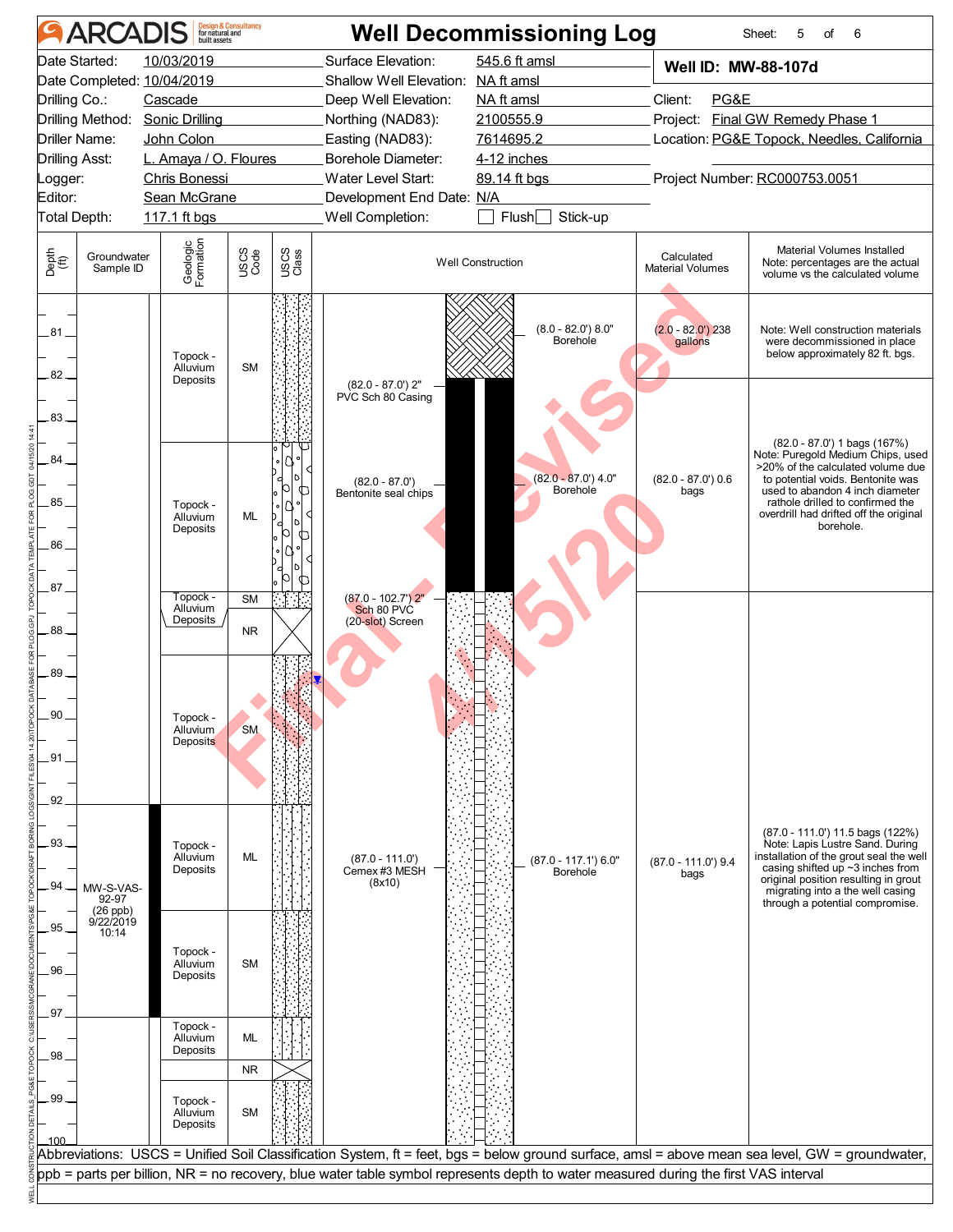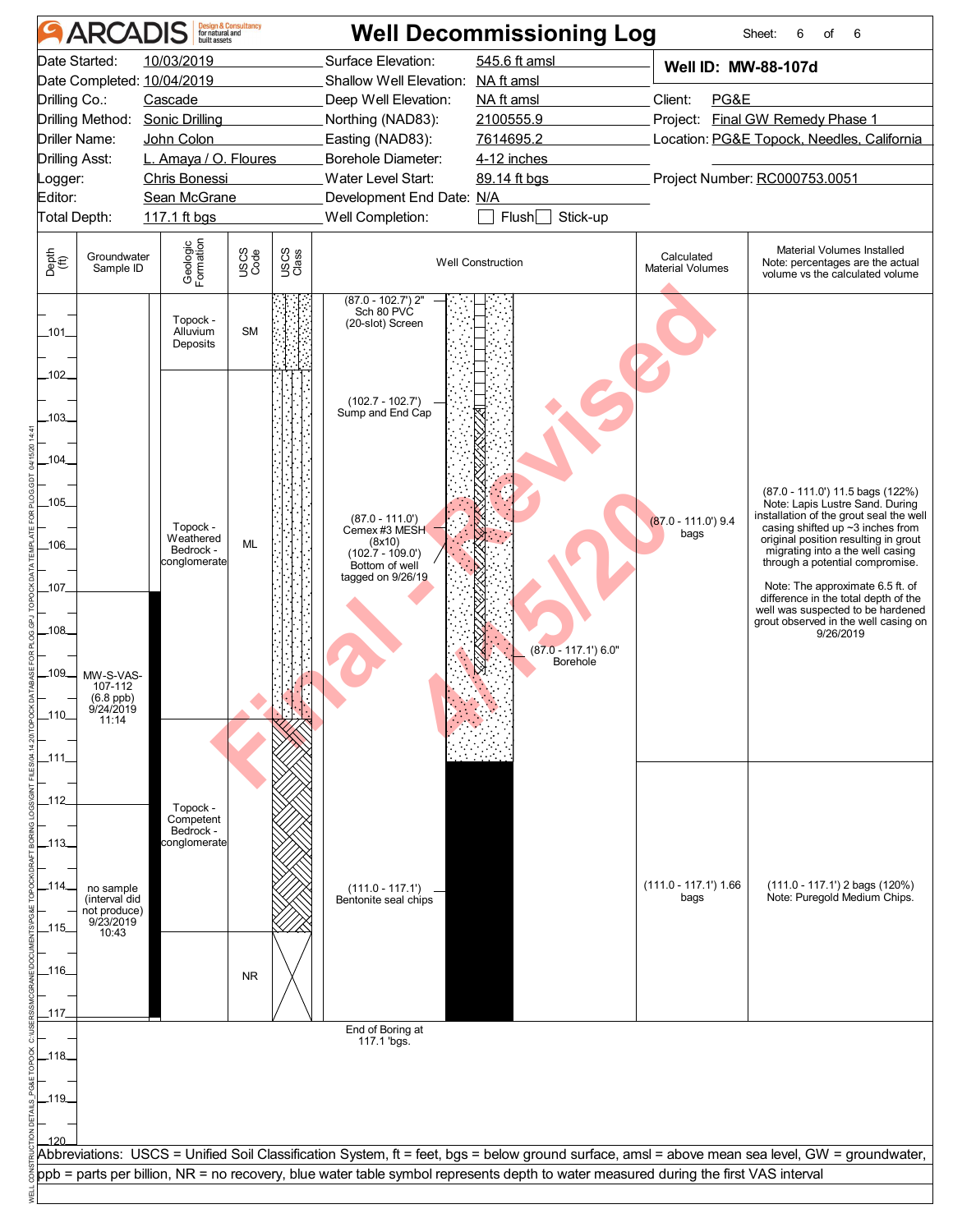| <b>ARCADIS</b>                                                            |                  |                                               | <b>Design &amp; Consultancy</b><br>for natural and |                                                            |                  |                                                                    | <b>Geotech Boring Log</b>                                                                                                                                                                                                                                                                                                                                                                                                     |                                            | Sheet:<br>οf<br>1                                                                 | 6                                                                    |
|---------------------------------------------------------------------------|------------------|-----------------------------------------------|----------------------------------------------------|------------------------------------------------------------|------------------|--------------------------------------------------------------------|-------------------------------------------------------------------------------------------------------------------------------------------------------------------------------------------------------------------------------------------------------------------------------------------------------------------------------------------------------------------------------------------------------------------------------|--------------------------------------------|-----------------------------------------------------------------------------------|----------------------------------------------------------------------|
| Date Started:                                                             |                  | 09/25/2019                                    |                                                    |                                                            |                  | Surface Elevation:                                                 | 545.6 ft amsl                                                                                                                                                                                                                                                                                                                                                                                                                 | Boring No.: MW-88d                         |                                                                                   |                                                                      |
| Date Completed: 09/25/2019                                                |                  |                                               |                                                    |                                                            |                  | Northing (NAD83):                                                  | 2100555.9                                                                                                                                                                                                                                                                                                                                                                                                                     |                                            |                                                                                   |                                                                      |
| Drilling Co.:                                                             |                  | Cascade                                       |                                                    |                                                            |                  | Easting (NAD83):                                                   | 7614695.2                                                                                                                                                                                                                                                                                                                                                                                                                     | Client:<br>PG&E                            |                                                                                   |                                                                      |
| Drilling Method:                                                          |                  |                                               | Sonic Drilling <b>Sonic Sonic Services</b>         |                                                            | Total Depth:     |                                                                    |                                                                                                                                                                                                                                                                                                                                                                                                                               | Project:                                   | Final GW Remedy Phase 1                                                           |                                                                      |
| Drill Rig Type:                                                           |                  |                                               | <b>Prosonic Truck Mount</b>                        |                                                            |                  | Borehole Diameter:                                                 | 10-12 inches                                                                                                                                                                                                                                                                                                                                                                                                                  | Location: PG&E Topock, Needles, California |                                                                                   |                                                                      |
| <b>Driller Name:</b>                                                      |                  | <b>Steve Vasquez</b>                          |                                                    |                                                            |                  |                                                                    | Depth to First Water: 89.14 ft bgs                                                                                                                                                                                                                                                                                                                                                                                            | Project Number: RC000753.0051              |                                                                                   |                                                                      |
| <b>Drilling Asst:</b>                                                     |                  |                                               | L. Amaya / O. Floures                              |                                                            |                  | Sampling Method:                                                   | Split spoon, Cal Mod                                                                                                                                                                                                                                                                                                                                                                                                          | Hammer Type: Auto Hammer                   |                                                                                   |                                                                      |
| Logger:                                                                   |                  |                                               | Sean McGrane                                       |                                                            |                  | Sampling Interval:                                                 | Continuous                                                                                                                                                                                                                                                                                                                                                                                                                    | Hammer Weight: 140 lbs                     |                                                                                   |                                                                      |
| Editor:                                                                   |                  | Chris Bonessi                                 |                                                    |                                                            |                  | Converted to Well:                                                 | $\Box$ No<br>$\boxed{\times}$ Yes $\boxed{\phantom{1}}$                                                                                                                                                                                                                                                                                                                                                                       | Hammer Drop: 30 inches                     |                                                                                   |                                                                      |
|                                                                           |                  |                                               |                                                    |                                                            |                  |                                                                    |                                                                                                                                                                                                                                                                                                                                                                                                                               |                                            |                                                                                   |                                                                      |
| Blow Counts<br>[N Value]<br>Depth<br>$\overset{\text{(ff)}}{\text{(ft)}}$ | Recovery<br>(in) | Sieve<br>Sample ID                            | Groundwater<br>Sample ID                           | Geologic<br>Formation                                      | USCS<br>Code     | USCS<br>Class                                                      | Soil Description                                                                                                                                                                                                                                                                                                                                                                                                              |                                            | <b>Drilling Notes</b>                                                             | <b>Drilling Fluid</b>                                                |
| $\mathbf{1}$<br>2<br>3                                                    |                  | MW-S-SG-<br>$0.0 - 5.0$<br>9/20/2019<br>10:40 |                                                    | Topock -<br>Fluvial<br>Deposits                            | <b>SM</b>        |                                                                    | (0.0 - 3.0') Topock - Fluvial Deposits; Silty sand with gravel (SM);<br>brown (7.5YR 4/3); very fine grained to very coarse grained,<br>angular to subround; some granules to very large pebbles, angular<br>to subangular; little silt; trace small cobbles, angular to<br>subangular; trace clay; trace mica; well graded; dry; 25,55,20<br>logged from hand auger cuttings, moisture from water added for<br>hand augering |                                            | $(0.0 - 3.0')$<br>Hand augered<br>for utility<br>clearance,<br>refusal at 3.0 ft. |                                                                      |
| $\overline{4}$                                                            | 24               |                                               |                                                    | Topock -<br>Fluvial<br>Deposits<br>Topock -                | SW               | $\frac{5}{2}$                                                      | (3.0 - 4.3') Topock - Fluvial Deposits; Well graded sand with<br>gravel (SW); brown (7.5YR 5/3); very fine grained to very coarse<br>grained, angular to subround; some granules to very large<br>pebbles, angular to subround; trace large cobbles, subangular;<br>trace silt; trace clay; trace mica; well graded; wet; 25,70,5,                                                                                            |                                            | $(4.0 - 5.0)$ Hard<br>drilling                                                    |                                                                      |
| 5                                                                         |                  |                                               |                                                    | Fluvial                                                    | SW               |                                                                    | moisture due to water added for hand augering<br>(4.3 - 5.0') Topock - Fluvial Deposits; Well graded sand with                                                                                                                                                                                                                                                                                                                |                                            |                                                                                   |                                                                      |
| 25-25/3                                                                   | 6                | MW-S-SP-                                      |                                                    | Deposits<br>Topock -                                       | SW               |                                                                    | gravel (SW); reddish brown (2.5YR 5/3); very fine grained to                                                                                                                                                                                                                                                                                                                                                                  |                                            |                                                                                   | $(5.0')$ 2 gallons                                                   |
| (null/0.25')                                                              |                  | $5.0 - 5.6$<br>9/20/2019                      |                                                    | Fluvial<br>Deposits                                        |                  |                                                                    | granules, angular to subangular; and small to very large pebbles,<br>angular to subangular; trace small cobbles, subangular; trace silt;                                                                                                                                                                                                                                                                                      |                                            |                                                                                   | of water used;<br>gallons of water                                   |
| 6                                                                         |                  | 11:10                                         |                                                    |                                                            | <b>NR</b>        |                                                                    | trace clay; coarser clasts composed of metadiorite; well graded;                                                                                                                                                                                                                                                                                                                                                              |                                            |                                                                                   | recovered;                                                           |
|                                                                           |                  |                                               |                                                    | Topock -                                                   |                  | ľი.                                                                | dry; 45,50.5<br>(5.0 - 5.6') Topock - Fluvial Deposits; Well graded sand with                                                                                                                                                                                                                                                                                                                                                 |                                            |                                                                                   | gallons of water<br>lost                                             |
| $\overline{7}$                                                            | 6                | MW-S-CM-                                      |                                                    | Fluvial                                                    | SW               |                                                                    | gravel (SW); weak red (2.5YR 5/2); very fine grained to granules,                                                                                                                                                                                                                                                                                                                                                             |                                            |                                                                                   | $(7.0')$ 2 gallons                                                   |
|                                                                           |                  | $7.0 - 7.5$                                   |                                                    | Deposits<br>Topock -                                       | <b>SW</b>        |                                                                    | angular to subround; little small to very large pebbles, angular to<br>subangular; trace silt; trace clay; well graded; dry; very loose;                                                                                                                                                                                                                                                                                      |                                            |                                                                                   | of water used;                                                       |
| 12-28-30<br>8<br>(58)                                                     | 12               | 9/20/2019<br>11:38                            |                                                    | Fluvial<br>Deposits                                        |                  |                                                                    | 15,80,5                                                                                                                                                                                                                                                                                                                                                                                                                       |                                            |                                                                                   | gallons of water<br>recovered;                                       |
|                                                                           |                  | MW-S-CM-<br>$7.5 - 8.0$                       |                                                    |                                                            | <b>NR</b>        |                                                                    | (5.6 - 6.5') No recovery (NR), very loose; split spoon refusal<br>(6.5 - 7.0') Topock - Fluvial Deposits; Well graded sand with                                                                                                                                                                                                                                                                                               |                                            |                                                                                   | gallons of water                                                     |
| 9                                                                         |                  | 9/20/2019                                     |                                                    |                                                            |                  |                                                                    | gravel (SW); (GLEY1 5/4); very fine grained to granules, angular                                                                                                                                                                                                                                                                                                                                                              |                                            | $(8.5 - 12.0')$<br>Rough drilling                                                 | lost                                                                 |
|                                                                           |                  | 11:34                                         |                                                    |                                                            |                  |                                                                    | to subangular; and small to very large pebbles, angular to<br>subangular; trace small cobbles, subangular; trace silt; coarser                                                                                                                                                                                                                                                                                                |                                            |                                                                                   |                                                                      |
|                                                                           |                  |                                               |                                                    |                                                            |                  | ್ಷ                                                                 | clasts composed of metadiorite; dry; 45,50,5                                                                                                                                                                                                                                                                                                                                                                                  |                                            |                                                                                   |                                                                      |
| 10.                                                                       | 42               |                                               |                                                    | Topock -<br>Alluvium                                       | SW               |                                                                    | (7.0 - 8.0') Topock - Fluvial Deposits; Well graded sand with<br>gravel (SW); weak red (2.5YR 5/2); very fine grained to granules,                                                                                                                                                                                                                                                                                            |                                            |                                                                                   |                                                                      |
|                                                                           |                  |                                               |                                                    | <b>Deposits</b>                                            |                  |                                                                    | angular to subround; little small to very large pebbles, angular to                                                                                                                                                                                                                                                                                                                                                           |                                            |                                                                                   |                                                                      |
|                                                                           |                  |                                               |                                                    |                                                            |                  | $\Omega_{\rm s}$                                                   | subangular; trace silt; trace clay; well graded; dry to moist; very<br>dense; 20,75,5                                                                                                                                                                                                                                                                                                                                         |                                            |                                                                                   |                                                                      |
|                                                                           |                  |                                               |                                                    |                                                            |                  |                                                                    | (8.0 - 8.5') No recovery (NR); missing from sampler                                                                                                                                                                                                                                                                                                                                                                           |                                            |                                                                                   |                                                                      |
| 12                                                                        |                  |                                               |                                                    |                                                            |                  |                                                                    | (8.5 - 12.0) Topock - Alluvium Deposits; Well graded sand with<br>gravel (SW); brown (10YR 4/3) and reddish gray (2.5YR 5/1); very                                                                                                                                                                                                                                                                                            |                                            |                                                                                   |                                                                      |
|                                                                           |                  | MW-S-SP-                                      |                                                    | Topock -                                                   |                  |                                                                    | fine grained to granules, angular to subangular; and small to very                                                                                                                                                                                                                                                                                                                                                            |                                            |                                                                                   | (12.0') 2 gallons<br>of water used;                                  |
| 34-35-30<br>(65)                                                          | 14.4             | 12.0-13.2<br>9/20/2019                        |                                                    | Alluvium<br>Deposits                                       | SW               |                                                                    | large pebbles, angular to subangular; little small cobbles, angular<br>to subangular; trace boulders, subround; trace silt; coarser clasts                                                                                                                                                                                                                                                                                    |                                            |                                                                                   | gallons of water                                                     |
| 13 <sub>1</sub>                                                           |                  | 13:59                                         |                                                    | Topock -                                                   | $N\overline{R}$  |                                                                    | composed of metadiorite; dry; lensed; 45,50,5                                                                                                                                                                                                                                                                                                                                                                                 |                                            |                                                                                   | recovered;<br>gallons of water                                       |
|                                                                           |                  |                                               |                                                    | Alluvium                                                   |                  |                                                                    | (12.0 - 13.2') Topock - Alluvium Deposits; Well graded sand with<br>gravel (SW); grayish brown (10YR 5/2); very fine grained to                                                                                                                                                                                                                                                                                               |                                            | $(13.5 - 17.0')$                                                                  | lost                                                                 |
| 14                                                                        |                  |                                               |                                                    | Deposits                                                   |                  |                                                                    | granules, angular to subround; little small to large pebbles,                                                                                                                                                                                                                                                                                                                                                                 |                                            | Rough drilling                                                                    |                                                                      |
|                                                                           |                  |                                               |                                                    | Topock -                                                   |                  |                                                                    | angular to subangular; trace silt; trace clay; trace mica; well<br>graded; dry; very dense; 20,75,5                                                                                                                                                                                                                                                                                                                           |                                            |                                                                                   |                                                                      |
| 15                                                                        |                  |                                               |                                                    | Alluvium                                                   | SW-<br><b>SM</b> |                                                                    | (13.2 - 13.5') Topock - Alluvium Deposits; No recovery (NR);                                                                                                                                                                                                                                                                                                                                                                  |                                            |                                                                                   |                                                                      |
|                                                                           | 42               |                                               |                                                    | Deposits                                                   |                  |                                                                    | slough from casing advancement<br>(13.5 - 16.3') Topock - Alluvium Deposits; Well graded sand with                                                                                                                                                                                                                                                                                                                            |                                            |                                                                                   |                                                                      |
| 16 <sub>1</sub>                                                           |                  |                                               |                                                    |                                                            |                  |                                                                    | silt and gravel (SW-SM); dark reddish gray (2.5YR 4/1) and weak                                                                                                                                                                                                                                                                                                                                                               |                                            |                                                                                   |                                                                      |
|                                                                           |                  |                                               |                                                    | Topock -                                                   |                  |                                                                    | red (2.5YR 5/2); very fine grained to granules, angular to round;<br>and small to very large pebbles, angular to subround; little silt;                                                                                                                                                                                                                                                                                       |                                            |                                                                                   |                                                                      |
|                                                                           |                  |                                               |                                                    | Alluvium                                                   | <b>SM</b>        |                                                                    | trace small cobbles, subangular to subround; trace clay; coarser                                                                                                                                                                                                                                                                                                                                                              |                                            |                                                                                   |                                                                      |
| 17<br>50/4                                                                |                  | 4.8 MW-S-CM-                                  |                                                    | Deposits<br>Topock -                                       |                  | $\overline{\text{SM}}$ $\overline{\text{L}}$ $\overline{\text{L}}$ | clasts composed of metadiorite; 40,50,10, cobbles composed of<br>gabbro                                                                                                                                                                                                                                                                                                                                                       |                                            | $(17.0 - 18.5)$                                                                   | (17.0') 2 gallons                                                    |
| (null/0.35')<br>.18 <sub>1</sub>                                          |                  | 17.0-17.4<br>9/20/2019<br>14:31               |                                                    | Alluvium<br>Deposits<br>$\overline{T}$ opock -<br>Alluvium | <b>NR</b>        |                                                                    | (16.3 - 17.0') Topock - Alluvium Deposits; Silty sand with gravel<br>(SM); weak red (2.5YR 5/2); very fine grained to granules, angular<br>to subround; some silt; little small to very large pebbles, angular to<br>subangular; trace small cobbles, angular; trace clay; coarser                                                                                                                                            |                                            | Poor recovery<br>sample maybe<br>slough                                           | of water used;<br>gallons of water<br>recovered;<br>gallons of water |
|                                                                           |                  |                                               |                                                    | Deposits                                                   |                  |                                                                    | clasts composed of metadiorite; well graded; dry; 20,55,25, some<br>silt content maybe rock flour from pulverized cobbles and boulders                                                                                                                                                                                                                                                                                        |                                            | $(18.5 - 22.0')$<br>Rough drilling                                                | lost                                                                 |
|                                                                           |                  |                                               |                                                    | Topock -                                                   | SW               |                                                                    | (17.0 - 17.2') Topock - Alluvium Deposits; Silty sand with gravel                                                                                                                                                                                                                                                                                                                                                             |                                            |                                                                                   |                                                                      |
| 19                                                                        | 42               |                                               |                                                    | Alluvium                                                   |                  |                                                                    |                                                                                                                                                                                                                                                                                                                                                                                                                               |                                            |                                                                                   |                                                                      |
|                                                                           |                  |                                               |                                                    | Deposits                                                   |                  |                                                                    | (SM); dark gray / olive gray (5Y 4/1); very fine grained to granules,                                                                                                                                                                                                                                                                                                                                                         |                                            |                                                                                   |                                                                      |
|                                                                           |                  |                                               |                                                    |                                                            |                  |                                                                    | angular to subround; little small to medium pebbles, angular to                                                                                                                                                                                                                                                                                                                                                               |                                            |                                                                                   |                                                                      |
|                                                                           |                  |                                               |                                                    |                                                            |                  |                                                                    | Abbreviations: USCS = Unified Soil Classification System, ft = feet, bgs = below ground surface, amsl = above mean sea level, GW = groundwater,<br>ppb = parts per billion, NR = no recovery, blue water table symbol represents depth to water measured during the first VAS interval                                                                                                                                        |                                            |                                                                                   |                                                                      |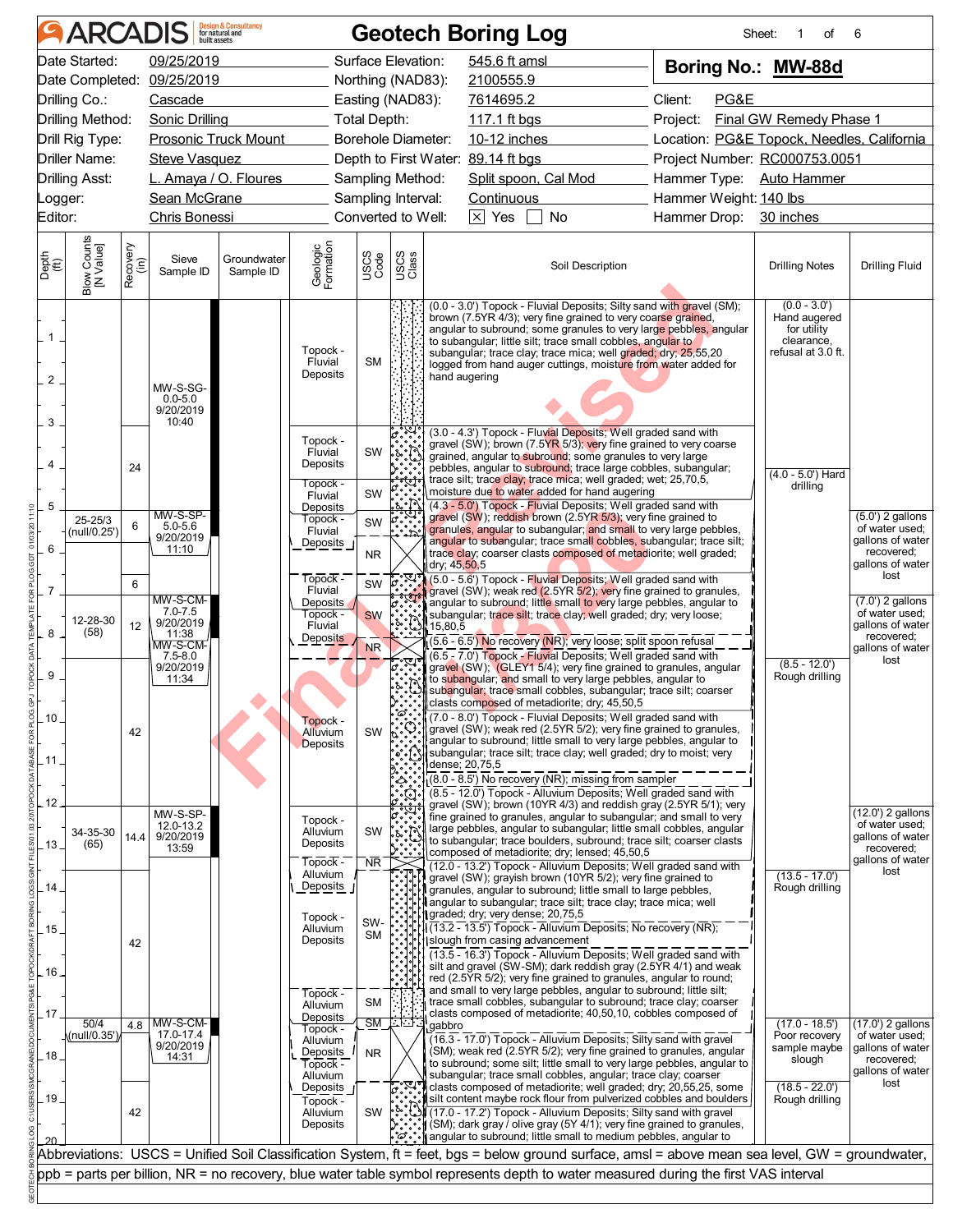|                                               |                          |                  | <b>ARCADIS</b> Design & Consultancy             |                                                                                                                                     |                                                                                  |                             |               |          | <b>Geotech Boring Log</b>                  |                                                                                                                                                                                                                                                                                                                                                                                                                                                                                                                                                                                                                                                                                          |  |                        | 2<br>Sheet:<br>οf                                                                                                                               | 6                                                                                                   |  |
|-----------------------------------------------|--------------------------|------------------|-------------------------------------------------|-------------------------------------------------------------------------------------------------------------------------------------|----------------------------------------------------------------------------------|-----------------------------|---------------|----------|--------------------------------------------|------------------------------------------------------------------------------------------------------------------------------------------------------------------------------------------------------------------------------------------------------------------------------------------------------------------------------------------------------------------------------------------------------------------------------------------------------------------------------------------------------------------------------------------------------------------------------------------------------------------------------------------------------------------------------------------|--|------------------------|-------------------------------------------------------------------------------------------------------------------------------------------------|-----------------------------------------------------------------------------------------------------|--|
|                                               | Date Started:            |                  | 09/25/2019                                      |                                                                                                                                     |                                                                                  | Surface Elevation:          |               |          | 545.6 ft amsl                              |                                                                                                                                                                                                                                                                                                                                                                                                                                                                                                                                                                                                                                                                                          |  |                        | Boring No.: MW-88d                                                                                                                              |                                                                                                     |  |
|                                               |                          |                  | Date Completed: 09/25/2019                      |                                                                                                                                     |                                                                                  | Northing (NAD83):           |               |          | 2100555.9                                  |                                                                                                                                                                                                                                                                                                                                                                                                                                                                                                                                                                                                                                                                                          |  |                        |                                                                                                                                                 |                                                                                                     |  |
|                                               | Drilling Co.:            |                  | Cascade                                         |                                                                                                                                     | Easting (NAD83):<br>7614695.2                                                    |                             |               |          |                                            | Client:<br>PG&E                                                                                                                                                                                                                                                                                                                                                                                                                                                                                                                                                                                                                                                                          |  |                        |                                                                                                                                                 |                                                                                                     |  |
|                                               | Drilling Method:         |                  |                                                 | Sonic Drilling <b>Sonic Address</b>                                                                                                 |                                                                                  | Total Depth:                |               |          |                                            |                                                                                                                                                                                                                                                                                                                                                                                                                                                                                                                                                                                                                                                                                          |  |                        | Project: Final GW Remedy Phase 1                                                                                                                |                                                                                                     |  |
|                                               | Drill Rig Type:          |                  |                                                 | <b>Prosonic Truck Mount</b>                                                                                                         |                                                                                  | <b>Borehole Diameter:</b>   |               |          |                                            | 10-12 inches <b>100-100 mm</b>                                                                                                                                                                                                                                                                                                                                                                                                                                                                                                                                                                                                                                                           |  |                        | Location: PG&E Topock, Needles, California                                                                                                      |                                                                                                     |  |
|                                               | <b>Driller Name:</b>     |                  | <b>Steve Vasquez</b>                            |                                                                                                                                     |                                                                                  |                             |               |          | Depth to First Water: 89.14 ft bgs         |                                                                                                                                                                                                                                                                                                                                                                                                                                                                                                                                                                                                                                                                                          |  |                        | Project Number: RC000753.0051                                                                                                                   |                                                                                                     |  |
|                                               | <b>Drilling Asst:</b>    |                  |                                                 | L. Amaya / O. Floures                                                                                                               |                                                                                  | Sampling Method:            |               |          |                                            | Split spoon, Cal Mod                                                                                                                                                                                                                                                                                                                                                                                                                                                                                                                                                                                                                                                                     |  |                        | Hammer Type: Auto Hammer                                                                                                                        |                                                                                                     |  |
| Logger:                                       |                          |                  |                                                 | Sean McGrane                                                                                                                        |                                                                                  | Sampling Interval:          |               |          | Continuous                                 |                                                                                                                                                                                                                                                                                                                                                                                                                                                                                                                                                                                                                                                                                          |  | Hammer Weight: 140 lbs |                                                                                                                                                 |                                                                                                     |  |
| Editor:                                       |                          |                  | Chris Bonessi                                   |                                                                                                                                     |                                                                                  | Converted to Well:          |               |          | $\boxed{\times}$ Yes $\boxed{\phantom{1}}$ | $\Box$ No                                                                                                                                                                                                                                                                                                                                                                                                                                                                                                                                                                                                                                                                                |  |                        | Hammer Drop: 30 inches                                                                                                                          |                                                                                                     |  |
| Depth<br>$\overset{\text{(ff)}}{\text{(ft)}}$ | Blow Counts<br>[N Value] | Recovery<br>(in) | Sieve<br>Sample ID                              | Groundwater<br>Sample ID                                                                                                            | Geologic<br>Formation                                                            | USCS<br>Code                | USCS<br>Class |          |                                            | Soil Description                                                                                                                                                                                                                                                                                                                                                                                                                                                                                                                                                                                                                                                                         |  |                        | <b>Drilling Notes</b>                                                                                                                           | <b>Drilling Fluid</b>                                                                               |  |
| .21.                                          |                          | 42               |                                                 |                                                                                                                                     | Topock -<br>Alluvium<br>Deposits                                                 | SW                          |               |          | dense; 20,65,15                            | <u> ;</u> ; ; …] subangular; little silt; trace clay; trace mica; well graded; dry; very<br>$\sqrt{17.2 - 18.5}$ Topock - Alluvium Deposits; No recovery (NR); top                                                                                                                                                                                                                                                                                                                                                                                                                                                                                                                       |  |                        |                                                                                                                                                 |                                                                                                     |  |
|                                               |                          |                  |                                                 |                                                                                                                                     | Topock -<br>Alluvium                                                             | SW-<br><b>SM</b>            |               |          | 10.3 ft of spoon was slough.               | (18.5 - 21.0") Topock - Alluvium Deposits; Well graded sand with<br>gravel (SW); weak red (2.5YR 5/2); very fine grained to granules,                                                                                                                                                                                                                                                                                                                                                                                                                                                                                                                                                    |  |                        |                                                                                                                                                 |                                                                                                     |  |
| 22                                            | 50/6                     | 6                | MW-S-SP-                                        |                                                                                                                                     | Deposits<br>Topock -                                                             | <b>SM</b>                   |               |          |                                            | subangular to subround; some small to very large pebbles,<br>angular to subangular; trace small cobbles, subangular; trace silt;                                                                                                                                                                                                                                                                                                                                                                                                                                                                                                                                                         |  |                        | $(22.0 - 23.5')$                                                                                                                                | $(22.0')$ 2 gallons                                                                                 |  |
| .23.                                          |                          |                  | 22.0-22.5<br>9/20/2019<br>14:59                 |                                                                                                                                     | Alluvium<br>Deposits                                                             | <b>NR</b>                   |               |          | 55, 5, decrease in sand                    | coarser clasts composed of metadiorite; dry; lensed; 30,65,5<br>(19.5'); and small to very large pebbles, angular to subangular; 40,                                                                                                                                                                                                                                                                                                                                                                                                                                                                                                                                                     |  |                        | Poor recovery                                                                                                                                   | of water used:<br>gallons of water<br>recovered;                                                    |  |
|                                               |                          |                  |                                                 |                                                                                                                                     |                                                                                  |                             |               |          |                                            | (21.0 - 22.0') Topock - Alluvium Deposits; Well graded sand with<br>silt and gravel (SW-SM); olive gray (5Y 4/2); very fine grained to                                                                                                                                                                                                                                                                                                                                                                                                                                                                                                                                                   |  |                        | $(23.5 - 27.0')$                                                                                                                                | gallons of water<br>lost                                                                            |  |
| 24.<br>.25.                                   |                          |                  |                                                 |                                                                                                                                     | Topock -<br>Alluvium                                                             | <b>GM</b>                   | a             |          |                                            | granules, angular to subround; some small to very large pebbles,<br>angular to subangular; little silt; trace small cobbles, subangular;<br>trace boulders, subangular; coarser clasts composed of<br>metadiorite; dry; 35,65,10, some silt rock flour from pulverized                                                                                                                                                                                                                                                                                                                                                                                                                   |  |                        | Rough drilling                                                                                                                                  |                                                                                                     |  |
| 26.                                           |                          | 42               |                                                 |                                                                                                                                     | Deposits                                                                         |                             |               |          | cobbles and boulders                       | (22.0 - 22.5') Topock - Alluvium Deposits; Silty sand with gravel<br>(SM); gray (2.5Y 5/1); very fine grained to granules, angular to<br>subround; little small to large pebbles, angular to subangular; little                                                                                                                                                                                                                                                                                                                                                                                                                                                                          |  |                        |                                                                                                                                                 |                                                                                                     |  |
| 27                                            |                          |                  |                                                 |                                                                                                                                     | Topock -<br>Alluvium<br>Deposits                                                 | <b>SM</b>                   |               |          | 15, 70,15, seams of silt                   | silt; trace clay; trace mica; well graded; moist to dry; very dense;<br>$(22.5 - 23.5)$ No recovery (NR); split spoon refusal                                                                                                                                                                                                                                                                                                                                                                                                                                                                                                                                                            |  |                        |                                                                                                                                                 |                                                                                                     |  |
| .28.                                          | 50/4<br>(null/0.35')     |                  | 4.8 MW-S-CM-<br>27.0-27.4<br>9/20/2019<br>15:35 |                                                                                                                                     | Topock -<br>Alluvium<br>Deposits                                                 | <b>SM</b><br>N <sub>R</sub> |               |          |                                            | (23.5 - 26.3') Topock - Alluvium Deposits; Silty gravel with sand<br>(GM); grayish brown (2.5Y 5/2); granules to very large pebbles,<br>angular to subangular; some very fine to very coarse grained<br>sand, angular to subround; some silt; trace small cobbles, angular<br>to subangular; coarser clasts composed of metadiorite; trace                                                                                                                                                                                                                                                                                                                                               |  |                        | $(27.0 - 28.5')$<br>Poor recovery<br>sample may<br>have slough in<br>it                                                                         | (27.0') 2 gallons<br>of water used;<br>gallons of water<br>recovered;<br>gallons of water           |  |
| 29<br>30.<br>.31<br>32                        |                          | 42               |                                                 |                                                                                                                                     | Topock -<br>Alluvium<br><b>Deposits</b>                                          | <b>SM</b>                   |               | 35,25,30 | graded; dry; 30,55,15                      | coarser clast composed of conglomerate; well graded; dry;<br>(26.3 - 27.0') Topock - Alluvium Deposits; Silty sand with gravel<br>(SM); grayish brown (2.5Y 5/2); very fine grained to granules,<br>angular to round; some small to very large pebbles, angular to<br>subangular; little silt; coarser clasts composed of metadiorite; well<br>(27.0 - 27.4') Topock - Alluvium Deposits; Silty sand with gravel<br>(SM); gravish brown (2.5Y 5/2); very fine grained to granules,<br>angular to subround; little small to large pebbles, angular to<br>subangular; little silt; trace clay; dry to moist; very dense; 20,60,20<br>$(27.4 - 28.5')$ No recovery $(NR)$ ; Cal Mod refusal |  |                        | $(28.5 - 32.0')$<br>Rough drilling                                                                                                              | lost                                                                                                |  |
| 33                                            | 50/5<br>(null/0.40')     | 4.8              | $MW-S-SP-$<br>32.0-32.4<br>9/20/2019<br>16:17   |                                                                                                                                     | Topock -<br>Alluvium<br>Deposits                                                 | <b>SM</b><br><b>NR</b>      |               |          | well graded; dry; 25,40,35                 | (28.5 - 32.0') Topock - Alluvium Deposits; Silty sand with gravel<br>(SM); brown (10YR 5/3); very fine grained to granules, angular to<br>subround; some small to very large pebbles, angular to<br>subangular; some silt; coarser clasts composed of metadiorite;                                                                                                                                                                                                                                                                                                                                                                                                                       |  |                        | $(32.0 - 33.5')$<br>Poor recovery<br>top 0.2 ft slough                                                                                          | (32.0') 2 gallons<br>of water used:<br>gallons of water<br>recovered;<br>gallons of water           |  |
| 34<br>35                                      |                          | 42               |                                                 |                                                                                                                                     | Topock -<br>Alluvium<br>Deposits                                                 | <b>SM</b>                   |               |          | sand and pebbles                           | (31'); little silt; trace small cobbles, angular; 30,55,15, increase in<br>(32.0 - 32.4') Topock - Alluvium Deposits; Silty sand with gravel<br>(SM); grayish brown (2.5Y 5/2); very fine grained to granules,<br>angular to subround; little small to large pebbles, angular to<br>subangular; little silt; trace clay; well graded; dry to moist; very                                                                                                                                                                                                                                                                                                                                 |  |                        | $(33.5 - 37.0')$<br>Normal Drilling                                                                                                             | lost                                                                                                |  |
| 36<br>37                                      |                          |                  |                                                 |                                                                                                                                     | Topock -<br>Alluvium<br>Deposits<br>Topock -<br>Alluvium                         | SW<br><b>SM</b>             |               |          | dense; 20,65,15                            | (32.4 - 33.5') No recovery (NR); split spoon refusal<br>(33.5 - 35.5') Topock - Alluvium Deposits; Silty sand with gravel<br>(SM); brown (7.5YR 5/3); very fine grained to granules, angular to<br>subround; some small to very large pebbles, angular to<br>subangular; little silt; trace small cobbles, subangular; trace                                                                                                                                                                                                                                                                                                                                                             |  |                        |                                                                                                                                                 |                                                                                                     |  |
| 38                                            | 50/5<br>(null/0.40'      | 8.4              | MW-S-CM-<br>37.0-37.5<br>9/21/2019<br>09:12     |                                                                                                                                     | Deposits<br>Topock -<br>Alluvium<br>Deposits<br>Topock -<br>Alluvium<br>Deposits | <b>SM</b><br><b>NR</b>      |               |          |                                            | coarser clast composed of conglomerate; coarser clasts<br>composed of metadiorite; well graded; dry; 35,45,20<br>(35.5 - 36.5') Topock - Alluvium Deposits; Well graded sand with<br>gravel (SW); grayish brown (10YR 5/2); very fine grained to<br>granules, angular to subround; little small to very large pebbles,<br>angular to subangular; trace silt; coarser clasts composed of                                                                                                                                                                                                                                                                                                  |  |                        | $(37.0 - 38.5')$<br>Cal Mod refusal<br>after 5 inches.<br>approximately 1<br>to 2 inches of<br>slough in<br>sample                              | $(37.0')$ 2 gallons<br>of water used;<br>gallons of water<br>recovered;<br>gallons of water<br>lost |  |
| 39                                            |                          | 102              |                                                 |                                                                                                                                     | Topock -<br>Alluvium<br>Deposits                                                 | ML                          |               |          | metadiorite; dry; 20,75,5                  | (36.5 - 37.0') Topock - Alluvium Deposits; Silty sand with gravel<br>(SM); brown (7.5YR 5/3); very fine grained to very coarse grained,<br>angular to round; some small to very large pebbles, angular to                                                                                                                                                                                                                                                                                                                                                                                                                                                                                |  |                        | $(38.5 - 46.5')$<br>Rough drilling                                                                                                              |                                                                                                     |  |
|                                               |                          |                  |                                                 |                                                                                                                                     |                                                                                  |                             |               |          |                                            |                                                                                                                                                                                                                                                                                                                                                                                                                                                                                                                                                                                                                                                                                          |  |                        | Abbreviations: USCS = Unified Soil Classification System, ft = feet, bgs = below ground surface, amsl = above mean sea level, GW = groundwater, |                                                                                                     |  |
|                                               |                          |                  |                                                 | ppb = parts per billion, NR = no recovery, blue water table symbol represents depth to water measured during the first VAS interval |                                                                                  |                             |               |          |                                            |                                                                                                                                                                                                                                                                                                                                                                                                                                                                                                                                                                                                                                                                                          |  |                        |                                                                                                                                                 |                                                                                                     |  |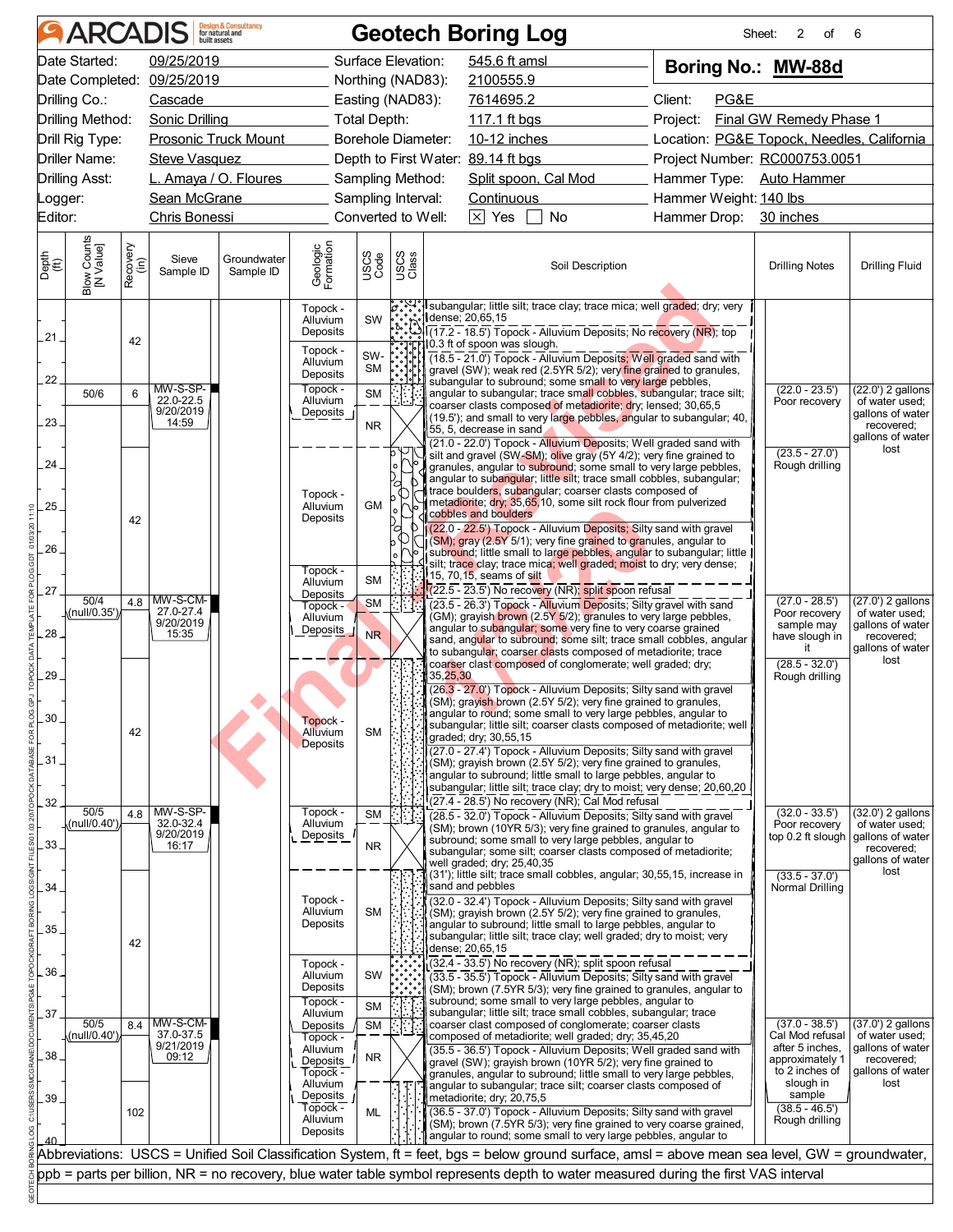|                                                            |                                                                                                                                                                                                                                                                                                        |                  | <b>ARCADIS</b> Design & Consultancy         |                          |                                                                                    |                                          |                                                                                                                                    | <b>Geotech Boring Log</b>                                                                                                                                                                                                                                                                                                                                                                                                                                                                                                                                                                                                                                                                                                                                                                                                                                                                                                                                                           |                                                                                                                                                                                                                   | 3<br>Sheet:<br>οf                                                                                                                                                                                                                                                                                                                                                                                                                                                                                                                                                                                                                        | 6                                                                                                   |                                                              |                                                           |
|------------------------------------------------------------|--------------------------------------------------------------------------------------------------------------------------------------------------------------------------------------------------------------------------------------------------------------------------------------------------------|------------------|---------------------------------------------|--------------------------|------------------------------------------------------------------------------------|------------------------------------------|------------------------------------------------------------------------------------------------------------------------------------|-------------------------------------------------------------------------------------------------------------------------------------------------------------------------------------------------------------------------------------------------------------------------------------------------------------------------------------------------------------------------------------------------------------------------------------------------------------------------------------------------------------------------------------------------------------------------------------------------------------------------------------------------------------------------------------------------------------------------------------------------------------------------------------------------------------------------------------------------------------------------------------------------------------------------------------------------------------------------------------|-------------------------------------------------------------------------------------------------------------------------------------------------------------------------------------------------------------------|------------------------------------------------------------------------------------------------------------------------------------------------------------------------------------------------------------------------------------------------------------------------------------------------------------------------------------------------------------------------------------------------------------------------------------------------------------------------------------------------------------------------------------------------------------------------------------------------------------------------------------------|-----------------------------------------------------------------------------------------------------|--------------------------------------------------------------|-----------------------------------------------------------|
|                                                            | Date Started:<br>09/25/2019<br>Date Completed:<br>09/25/2019<br>Drilling Co.:<br>Cascade<br>Drilling Method:<br>Sonic Drilling<br><b>Prosonic Truck Mount</b><br>Drill Rig Type:<br>Driller Name:<br><b>Steve Vasquez</b><br>L. Amaya / O. Floures<br><b>Drilling Asst:</b><br>Sean McGrane<br>_ogger: |                  |                                             |                          | Total Depth:                                                                       |                                          | Surface Elevation:<br>Northing (NAD83):<br>Easting (NAD83):<br><b>Borehole Diameter:</b><br>Sampling Method:<br>Sampling Interval: | 545.6 ft amsl<br>2100555.9<br>7614695.2<br>10-12 inches<br>Depth to First Water: 89.14 ft bgs<br>Split spoon, Cal Mod<br>Continuous                                                                                                                                                                                                                                                                                                                                                                                                                                                                                                                                                                                                                                                                                                                                                                                                                                                 | Boring No.: MW-88d<br>Client:<br>PG&E<br>Final GW Remedy Phase 1<br>Project:<br>Location: PG&E Topock, Needles, California<br>Project Number: RC000753.0051<br>Hammer Type: Auto Hammer<br>Hammer Weight: 140 lbs |                                                                                                                                                                                                                                                                                                                                                                                                                                                                                                                                                                                                                                          |                                                                                                     |                                                              |                                                           |
| Editor:                                                    |                                                                                                                                                                                                                                                                                                        |                  | Chris Bonessi                               |                          |                                                                                    |                                          | Converted to Well:                                                                                                                 | $\times$ Yes<br>$\Box$ No                                                                                                                                                                                                                                                                                                                                                                                                                                                                                                                                                                                                                                                                                                                                                                                                                                                                                                                                                           | Hammer Drop: 30 inches                                                                                                                                                                                            |                                                                                                                                                                                                                                                                                                                                                                                                                                                                                                                                                                                                                                          |                                                                                                     |                                                              |                                                           |
| Depth<br>$\overset{\small \textsf{(ft)}}{(\textsf{ft})}$   | Blow Counts<br>[N Value]                                                                                                                                                                                                                                                                               | Recovery<br>(in) | Sieve<br>Sample ID                          | Groundwater<br>Sample ID | Geologic<br>Formation                                                              | USCS<br>Code                             | USCS<br>Class                                                                                                                      | Soil Description                                                                                                                                                                                                                                                                                                                                                                                                                                                                                                                                                                                                                                                                                                                                                                                                                                                                                                                                                                    |                                                                                                                                                                                                                   | <b>Drilling Notes</b>                                                                                                                                                                                                                                                                                                                                                                                                                                                                                                                                                                                                                    | <b>Drilling Fluid</b>                                                                               |                                                              |                                                           |
| 41.<br>42.<br>43.<br>44.                                   |                                                                                                                                                                                                                                                                                                        | 102              |                                             |                          | Topock -<br>Alluvium<br>Deposits                                                   | ML                                       |                                                                                                                                    | subangular; some silt; trace small cobbles, angular to subangular;<br>trace coarser clast composed of conglomerate; coarser clasts<br>composed of metadiorite; well graded; dry; 30,45,25<br>(37.0 - 37.4') Topock - Alluvium Deposits; Silty sand with gravel<br>(SM); brown (10YR 5/3); very fine grained to granules, angular to<br>subround; some small to very large pebbles, angular to<br>subangular; little silt; coarser clasts composed of metadiorite; well  <br>graded; moist; very dense; 25,55,20<br>(37.4 - 38.5') Topock - Alluvium Deposits; No recovery (NR); Cal<br>Mod refusal<br>(38.5 - 44.5') Topock - Alluvium Deposits; Sandy silt with gravel<br>(ML); dark grayish brown / dark yellowish brown (10YR 4/2); low<br>plasticity; some granules to very large pebbles, angular to<br>subangular; some very fine to very coarse grained sand, angular<br>to subround; trace small cobbles, angular; coarser clasts<br>composed of metadiorite; dry; 30,30,40 |                                                                                                                                                                                                                   |                                                                                                                                                                                                                                                                                                                                                                                                                                                                                                                                                                                                                                          |                                                                                                     |                                                              |                                                           |
| .45.<br>11:10<br>01/03/20<br>46<br>PLOG.GDT<br>47<br>ATE I | 50/4<br>(null/0.35')                                                                                                                                                                                                                                                                                   |                  | 4.8 MW-S-SP-<br>47.0-47.4<br>9/21/2019      |                          |                                                                                    |                                          | Topock -<br>Alluvium<br>Deposits<br>Topock -<br>Alluvium<br>Deposits                                                               | <b>SM</b><br><b>SM</b>                                                                                                                                                                                                                                                                                                                                                                                                                                                                                                                                                                                                                                                                                                                                                                                                                                                                                                                                                              |                                                                                                                                                                                                                   | (44') brown (7.5YR 5/3)<br>(44.5 - 47.0') Topock - Alluvium Deposits; Silty sand with gravel<br>(SM); gray (2.5Y 5/1); very fine grained to granules, angular to<br>subround; some small to very large pebbles, angular to<br>subangular; little silt; coarser clasts composed of metadiorite;<br>trace coarser clast composed of conglomerate; well graded; dry;<br>30,55,15<br>$(46.5')$ grayish brown $(10$ <sup>YR</sup> 5/2)<br>(47.0 - 47.4') Topock - Alluvium Deposits; Silty sand with gravel<br>(SM); grayish brown (10YR 5/2); very fine grained to granules,<br>angular to subround; some small to large pebbles, angular to |                                                                                                     | $(46.5 - 47.0')$<br>Very hard<br>drilling<br>$(47.0 - 48.5)$ | $(47.0')$ 2 gallons<br>of water used;<br>gallons of water |
| TEMPL<br>48.<br>49<br>레<br>50.<br>FOR PL<br>51<br>52.      |                                                                                                                                                                                                                                                                                                        | 102              | 09:57                                       |                          | Topock -<br><b>Alluvium</b><br><b>Deposits</b><br>Topock -<br>Alluvium<br>Deposits | N <sub>R</sub><br><b>SM</b><br><b>SM</b> |                                                                                                                                    | subangular; some silt; trace clay; well graded; moist to dry; very<br>dense; 25,45,30, silt nodules<br>(47.4 - 48.5') No recovery (NR); split spoon refusal<br>(48.5 - 49.5') Topock - Alluvium Deposits; Silty sand with gravel<br>(SM); gravish brown (10YR 5/2); very fine grained to granules,<br>angular to round; some small to very large pebbles, angular to<br>subangular; little silt; trace clay; coarser clasts composed of<br>metadiorite; well graded; dry; 30,50,20<br>(49.5 - 53.0') Topock - Alluvium Deposits; Silty sand with gravel<br>(SM); reddish brown / moderate brown (5YR 4/4); very fine grained<br>to granules, angular to round; some small to very large pebbles,<br>angular to subangular; little silt; trace clay; trace coarser clast<br>composed of conglomerate; coarser clasts composed of<br>metadiorite; well graded; dry; 35,45,20                                                                                                          |                                                                                                                                                                                                                   | Split spoon<br>refusal, 2<br>inches of<br>slough in spoon<br>not sampled.<br>$(48.5 - 57.0')$<br>Hard drilling,<br>core moist to<br>dry and hot                                                                                                                                                                                                                                                                                                                                                                                                                                                                                          | recovered;<br>gallons of water<br>lost                                                              |                                                              |                                                           |
| 53.<br>54.<br>55<br>56.                                    |                                                                                                                                                                                                                                                                                                        |                  |                                             |                          | Topock -<br>Alluvium<br>Deposits                                                   | <b>SM</b>                                |                                                                                                                                    | (53.0 - 57.0') Topock - Alluvium Deposits; Silty sand with gravel<br>(SM); brown (7.5YR 5/3); very fine grained to granules, angular to<br>subround; some small to very large pebbles, angular to<br>subangular; some silt; trace small cobbles, angular; trace clay;<br>trace coarser clast composed of conglomerate; coarser clasts<br>composed of metadiorite; well graded; dry; 35,40,25<br>(55.8') brown (7.5YR 4/3); little silt; 35,50,15, increase in sand, no<br>cobbles                                                                                                                                                                                                                                                                                                                                                                                                                                                                                                   |                                                                                                                                                                                                                   |                                                                                                                                                                                                                                                                                                                                                                                                                                                                                                                                                                                                                                          |                                                                                                     |                                                              |                                                           |
| 57<br>58<br>59.                                            | 50/5<br>(null/0.40')                                                                                                                                                                                                                                                                                   | 6<br>102         | MW-S-CM-<br>57.0-57.5<br>9/21/2019<br>10:39 |                          | Topock -<br>Alluvium<br>Deposits<br>Topock -<br>Alluvium<br>Deposits               | <b>SM</b><br>NR.<br><b>SM</b>            |                                                                                                                                    | (57.0 - 57.5') Topock - Alluvium Deposits; Silty sand with gravel<br>(SM); brown (10YR 5/3); very fine grained to granules, angular to<br>subangular; little small to large pebbles, angular to subangular;<br>little silt; well graded; dry; very dense; 15,65,20<br>(57.5 - 58.5') No recovery (NR); Cal Mod refusal<br>(58.5 - 62.0') Topock - Alluvium Deposits; Silty sand with gravel<br>(SM); brown (7.5YR 5/3) with brown (10YR 5/3); very fine grained<br>to granules, angular to subround; some small to very large<br>pebbles, angular to subangular; little silt; trace small cobbles,                                                                                                                                                                                                                                                                                                                                                                                  |                                                                                                                                                                                                                   | $(57.0 - 58.5')$<br>Poor recovery,<br>top 2 to 3 inchs<br>of sample is<br>slough<br>$(58.5 - 67.0')$<br>Hard drilling,<br>hole stayed<br>open running                                                                                                                                                                                                                                                                                                                                                                                                                                                                                    | $(57.0')$ 2 gallons<br>of water used;<br>gallons of water<br>recovered;<br>gallons of water<br>lost |                                                              |                                                           |
|                                                            |                                                                                                                                                                                                                                                                                                        |                  |                                             |                          |                                                                                    |                                          |                                                                                                                                    | subangular; trace clay; coarser clasts composed of metadiorite;<br>Abbreviations: USCS = Unified Soil Classification System, ft = feet, bgs = below ground surface, amsl = above mean sea level, GW = groundwater,<br>ppb = parts per billion, NR = no recovery, blue water table symbol represents depth to water measured during the first VAS interval                                                                                                                                                                                                                                                                                                                                                                                                                                                                                                                                                                                                                           |                                                                                                                                                                                                                   | split spoon                                                                                                                                                                                                                                                                                                                                                                                                                                                                                                                                                                                                                              |                                                                                                     |                                                              |                                                           |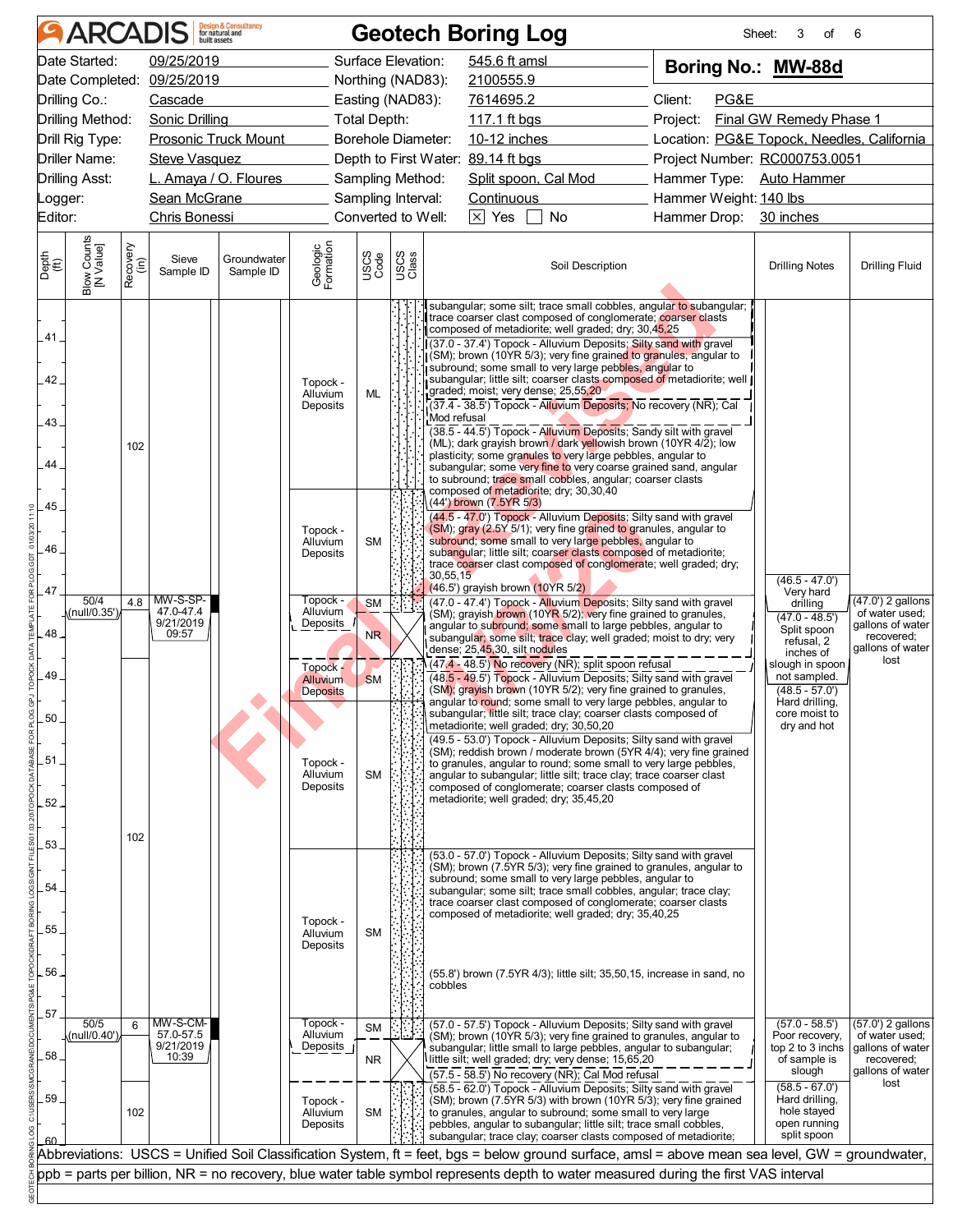|                                                          |                                                                                                                                                                           |                  | <b>ARCADIS</b> Design & Consultancy         |                                       |                                                                             |                                                              |               | <b>Geotech Boring Log</b>                                                                                                                                                                                                                                                                                                                                                                                                                                                                                                                                                                |                                                                              | Sheet:<br>4<br>οf                                                                                                                               | 6                                                                                                   |  |
|----------------------------------------------------------|---------------------------------------------------------------------------------------------------------------------------------------------------------------------------|------------------|---------------------------------------------|---------------------------------------|-----------------------------------------------------------------------------|--------------------------------------------------------------|---------------|------------------------------------------------------------------------------------------------------------------------------------------------------------------------------------------------------------------------------------------------------------------------------------------------------------------------------------------------------------------------------------------------------------------------------------------------------------------------------------------------------------------------------------------------------------------------------------------|------------------------------------------------------------------------------|-------------------------------------------------------------------------------------------------------------------------------------------------|-----------------------------------------------------------------------------------------------------|--|
|                                                          | Date Started:                                                                                                                                                             |                  | 09/25/2019<br>Date Completed: 09/25/2019    |                                       |                                                                             | Surface Elevation:<br>Northing (NAD83):                      |               | 545.6 ft amsl<br>2100555.9                                                                                                                                                                                                                                                                                                                                                                                                                                                                                                                                                               | Boring No.: MW-88d                                                           |                                                                                                                                                 |                                                                                                     |  |
|                                                          | Drilling Co.:<br>Cascade<br>Drilling Method:<br>Sonic Drilling<br>Total Depth:<br><b>Prosonic Truck Mount</b><br>Drill Rig Type:<br>Driller Name:<br><b>Steve Vasquez</b> |                  |                                             |                                       |                                                                             | Easting (NAD83):<br><b>Borehole Diameter:</b>                |               | 7614695.2<br>10-12 inches<br>Depth to First Water: 89.14 ft bgs                                                                                                                                                                                                                                                                                                                                                                                                                                                                                                                          | Client:<br>PG&E<br>Project:                                                  | Final GW Remedy Phase 1<br>Location: PG&E Topock, Needles, California<br>Project Number: RC000753.0051                                          |                                                                                                     |  |
| _ogger:<br>Editor:                                       | <b>Drilling Asst:</b>                                                                                                                                                     |                  | Chris Bonessi                               | L. Amaya / O. Floures<br>Sean McGrane |                                                                             | Sampling Method:<br>Sampling Interval:<br>Converted to Well: |               | Split spoon, Cal Mod<br>Continuous<br>$\boxed{\times}$ Yes $\boxed{\phantom{1}}$<br>$\Box$ No                                                                                                                                                                                                                                                                                                                                                                                                                                                                                            | Hammer Type: Auto Hammer<br>Hammer Weight: 140 lbs<br>Hammer Drop: 30 inches |                                                                                                                                                 |                                                                                                     |  |
| Depth<br>$\overset{\small \textsf{(ft)}}{(\textsf{ft})}$ | Blow Counts<br>[N Value]                                                                                                                                                  | Recovery<br>(in) | Sieve<br>Sample ID                          | Groundwater<br>Sample ID              | Geologic<br>Formation                                                       | USCS<br>Code                                                 | USCS<br>Class | Soil Description                                                                                                                                                                                                                                                                                                                                                                                                                                                                                                                                                                         |                                                                              | <b>Drilling Notes</b>                                                                                                                           | <b>Drilling Fluid</b>                                                                               |  |
| $61 -$                                                   |                                                                                                                                                                           |                  |                                             |                                       | Topock -<br>Alluvium<br>Deposits                                            | <b>SM</b>                                                    |               | well graded; dry; 35,45,20<br>(61') grayish brown (2.5Y 5/2); some silt; 30,45,25, decrease<br>pebbles, no cobbles                                                                                                                                                                                                                                                                                                                                                                                                                                                                       |                                                                              | without casing<br>to 67.                                                                                                                        |                                                                                                     |  |
| $62-$<br>63.<br>64.                                      |                                                                                                                                                                           | 102              |                                             |                                       | Topock -<br>Alluvium<br>Deposits                                            | SW-<br><b>SM</b>                                             |               | (62.0 - 64.5') Topock - Alluvium Deposits; Well graded sand with<br>silt and gravel (SW-SM); brown (7.5YR 5/4); very fine grained to<br>granules, angular to subround; some small to very large pebbles,<br>angular to subangular; little silt; trace small cobbles, angular;<br>trace clay; trace coarser clast composed of conglomerate; coarser<br>clasts composed of metadiorite; well graded; dry; 35,55,10                                                                                                                                                                         |                                                                              |                                                                                                                                                 |                                                                                                     |  |
| 65.<br>01/03/20<br>66.<br>PLOG.GD <sup>-</sup>           |                                                                                                                                                                           |                  |                                             |                                       | Topock -<br>Alluvium<br>Deposits                                            | <b>SM</b>                                                    |               | (64.5 - 67.0') Topock - Alluvium Deposits; Silty sand with gravel<br>(SM); brown (7.5YR 5/3); very fine grained to granules, angular to<br>subround; some small to very large pebbles, angular to<br>subangular; little silt; trace small cobbles, angular; trace clay;<br>coarser clasts composed of metadiorite; well graded; dry;<br>35,45,20                                                                                                                                                                                                                                         |                                                                              |                                                                                                                                                 |                                                                                                     |  |
| 67.<br>68.<br>69                                         | 50/6                                                                                                                                                                      | 6                | MW-S-SP-<br>67.0-67.5<br>9/21/2019<br>12:53 |                                       | Topock -<br>Alluvium<br>Deposits<br>Topock -<br>Alluvium<br><b>Deposits</b> | <b>SM</b><br><b>NR</b><br><b>GM</b>                          |               | (67.0 - 67.5') Topock - Alluvium Deposits; Silty sand with gravel<br>(SM); dark yellowish brown (10YR 4/4); very fine grained to<br>granules, angular to subround; some small to very large pebbles,<br>angular to subangular; some silt; well graded; dry; very dense;<br>25,45,30, potential slough<br>(67.5 - 68.5') No recovery (NR); split spoon refusal<br>(68.5 - 69.0") Topock - Alluvium Deposits; Silty gravel with sand<br>(GM); grayish brown (2.5Y 5/2); granules to very large pebbles,                                                                                    |                                                                              | $(67.0 - 68.5')$<br>Spilt spoon<br>refusal. most of<br>sample most<br>likely slough.<br>$(68.5 - 77.0')$<br>Formation tight.<br>lost bottom 1.5 | (67.0') 2 gallons<br>of water used;<br>gallons of water<br>recovered;<br>gallons of water<br>lost   |  |
| GPJ<br>ŏΙ<br>70<br>FOR PL<br>.71<br>72.                  |                                                                                                                                                                           |                  |                                             |                                       | Topock -<br>Alluvium<br>Deposits                                            | <b>SM</b>                                                    |               | angular to subangular; some very fine to very coarse grained<br>sand, angular to subround; some silt; trace small to large cobbles,<br>angular; trace clay; well graded; moist to dry; 40,35,25<br>(69.0 - 72.0') Topock - Alluvium Deposits; Silty sand with gravel<br>(SM); dark yellowish brown (10YR 4/4); very fine grained to<br>granules, angular to subround; some small to very large pebbles,<br>angular to subangular; some silt; trace clay; trace coarser clast<br>composed of conglomerate; coarser clasts composed of<br>metadiorite; well graded; dry to moist; 35,40,25 |                                                                              | ft of core                                                                                                                                      |                                                                                                     |  |
| 73<br>74.                                                |                                                                                                                                                                           | 84               |                                             |                                       | Topock -<br>Alluvium<br>Deposits                                            | SM                                                           |               | (70.5'); little silt; 35,45,20, increase in sand<br>(72.0 - 74.0') Topock - Alluvium Deposits; Silty sand with gravel<br>(SM); yellowish brown / moderate yellowish brown (10YR 5/4);<br>very fine grained to granules, angular to subround; and small to<br>very large pebbles, angular to subround; little silt; trace clay;<br>coarser clasts composed of metadiorite; well graded; moist to dry;<br>40,45,15, lithology has rock flour from pulverized pebbles                                                                                                                       |                                                                              |                                                                                                                                                 |                                                                                                     |  |
| 75<br>76.                                                |                                                                                                                                                                           |                  |                                             |                                       | Topock -<br>Alluvium<br>Deposits                                            | <b>SM</b>                                                    |               | (74.0 - 75.5') Topock - Alluvium Deposits; Silty sand with gravel<br>(SM); brown (7.5YR 5/4); very fine grained to granules, angular to<br>subround; some small to very large pebbles, angular to<br>subangular; little silt; trace small cobbles, angular; trace coarser<br>clast composed of conglomerate; well graded; moist to dry;<br>35,45,20<br>$(75.5 - 77.0)$ No recovery (NR); see drilling notes                                                                                                                                                                              |                                                                              |                                                                                                                                                 |                                                                                                     |  |
| 77<br>78.                                                | 50/3<br>(null/0.30'),                                                                                                                                                     | 6                |                                             |                                       | Topock -<br>Alluvium<br>Deposits                                            | <b>NR</b><br><b>SM</b><br>NR.                                |               | (77.0 - 77.5') Topock - Alluvium Deposits; Silty sand with gravel<br>(SM); dark yellowish brown (10YR 4/4); very fine grained to<br>granules, angular to subround; some small to very large pebbles,<br>angular to subangular; some silt; coarser clasts composed of<br>metadiorite; trace mica; well graded; moist; very dense; 25,45,30                                                                                                                                                                                                                                                |                                                                              | $(77.0 - 78.5')$<br>Cal Mod<br>refusal, top 0.3<br>ft of sample<br>most likely<br>slough                                                        | $(77.0')$ 2 gallons<br>of water used;<br>gallons of water<br>recovered;<br>gallons of water<br>lost |  |
| 79.                                                      |                                                                                                                                                                           | 102              |                                             |                                       | Topock -<br>Alluvium<br>Deposits                                            | SM                                                           |               | (77.5 - 78.5') No recovery (NR); Cal Mod refusal<br>(78.5 - 83.5') Topock - Alluvium Deposits; Silty sand with gravel<br>(SM); brown (7.5YR 5/4); very fine grained to granules, angular to<br>subround; little silt; trace clay; well graded; moist to dry; 35                                                                                                                                                                                                                                                                                                                          |                                                                              | $(78.5 - 87.0')$<br>Normal drilling                                                                                                             | $(78.0 - 112.0')$<br>No water used                                                                  |  |
|                                                          |                                                                                                                                                                           |                  |                                             |                                       |                                                                             |                                                              |               | Abbreviations: USCS = Unified Soil Classification System, ft = feet, bgs = below ground surface, amsl = above mean sea level, GW = groundwater,<br>ppb = parts per billion, NR = no recovery, blue water table symbol represents depth to water measured during the first VAS interval                                                                                                                                                                                                                                                                                                   |                                                                              |                                                                                                                                                 |                                                                                                     |  |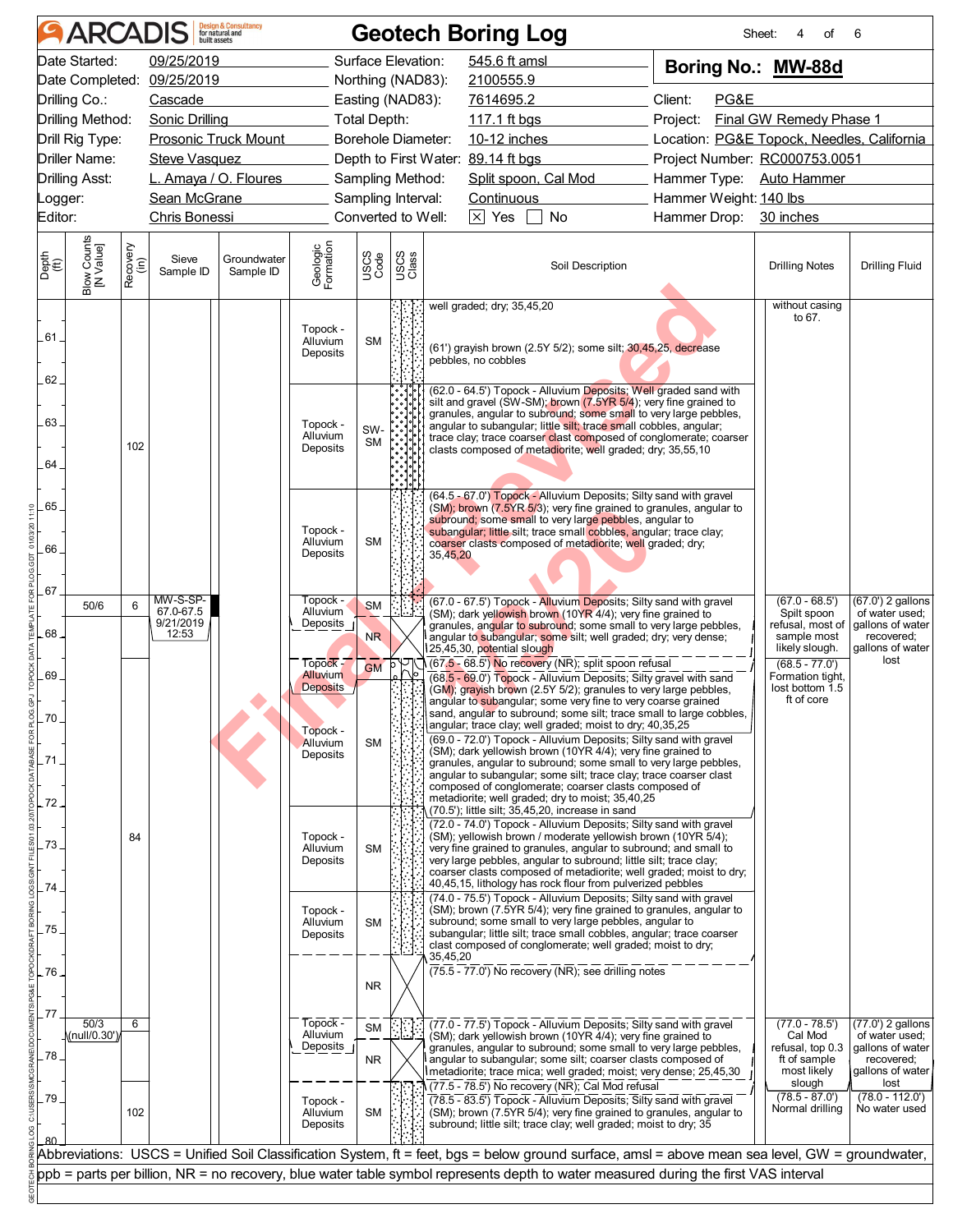|               | <b>ARCADIS</b>          |                  |                                    | <b>Design &amp; Consultancy</b><br>for natural and |                                         |                             |               | <b>Geotech Boring Log</b>                                                                                                                                                                                                                                            |                                                            | 5<br>Sheet:<br>of                              | 6                     |
|---------------|-------------------------|------------------|------------------------------------|----------------------------------------------------|-----------------------------------------|-----------------------------|---------------|----------------------------------------------------------------------------------------------------------------------------------------------------------------------------------------------------------------------------------------------------------------------|------------------------------------------------------------|------------------------------------------------|-----------------------|
|               | Date Started:           |                  | 09/25/2019                         |                                                    |                                         | Surface Elevation:          |               | 545.6 ft amsl                                                                                                                                                                                                                                                        | Boring No.: MW-88d                                         |                                                |                       |
|               |                         |                  | Date Completed: 09/25/2019         |                                                    |                                         | Northing (NAD83):           |               | 2100555.9                                                                                                                                                                                                                                                            |                                                            |                                                |                       |
|               | Drilling Co.:           | Cascade          |                                    |                                                    | Easting (NAD83):                        |                             | 7614695.2     | Client:<br>PG&E                                                                                                                                                                                                                                                      |                                                            |                                                |                       |
|               | Drilling Method:        |                  | Sonic Drilling                     |                                                    |                                         | <b>Total Depth:</b>         |               | 117.1 ft bgs                                                                                                                                                                                                                                                         | <b>Final GW Remedy Phase 1</b><br>Project:                 |                                                |                       |
|               | Drill Rig Type:         |                  | <b>Prosonic Truck Mount</b>        |                                                    |                                         | Borehole Diameter:          |               |                                                                                                                                                                                                                                                                      | 10-12 inches<br>Location: PG&E Topock, Needles, California |                                                |                       |
|               | Driller Name:           |                  | Steve Vasquez                      |                                                    |                                         |                             |               | Depth to First Water: 89.14 ft bgs                                                                                                                                                                                                                                   | Project Number: RC000753.0051                              |                                                |                       |
|               | <b>Drilling Asst:</b>   |                  | L. Amaya / O. Floures              |                                                    |                                         | Sampling Method:            |               | Split spoon, Cal Mod                                                                                                                                                                                                                                                 | Hammer Type: Auto Hammer                                   |                                                |                       |
| _ogger:       |                         |                  | Sean McGrane                       |                                                    |                                         | Sampling Interval:          |               | Continuous                                                                                                                                                                                                                                                           | Hammer Weight: 140 lbs                                     |                                                |                       |
| Editor:       |                         |                  | Chris Bonessi                      |                                                    |                                         | Converted to Well:          |               | $\boxed{\times}$ Yes<br>$\Box$ No                                                                                                                                                                                                                                    | Hammer Drop: 30 inches                                     |                                                |                       |
| Depth<br>(ft) | Blow Counts             | Recovery<br>(in) | Sieve<br>Sample ID                 | Groundwater<br>Sample ID                           | Geologic<br>Formation                   | USCS<br>Code                | USCS<br>Class | Soil Description                                                                                                                                                                                                                                                     |                                                            | <b>Drilling Notes</b>                          | <b>Drilling Fluid</b> |
| $.81 -$       |                         |                  |                                    |                                                    | Topock -<br>Alluvium                    | <b>SM</b>                   |               |                                                                                                                                                                                                                                                                      |                                                            |                                                |                       |
| 82.<br>$83 -$ |                         |                  |                                    |                                                    | Deposits                                |                             |               |                                                                                                                                                                                                                                                                      |                                                            |                                                |                       |
| 84.           |                         | 102              |                                    |                                                    |                                         |                             |               | (83.5 - 87.0') Topock - Alluvium Deposits; Sandy silt with gravel<br>(ML); brown (10YR 5/3); some very fine to very coarse grained                                                                                                                                   |                                                            |                                                |                       |
| .85.          |                         |                  |                                    |                                                    | Topock -                                |                             |               | sand, angular to subround; little granules to very large pebbles,<br>angular to subangular; little clay; moist to dry; 20,35,45                                                                                                                                      |                                                            |                                                |                       |
|               |                         |                  |                                    |                                                    | Alluvium<br>Deposits                    | ML                          |               |                                                                                                                                                                                                                                                                      |                                                            |                                                |                       |
| .86           |                         |                  |                                    |                                                    |                                         |                             |               |                                                                                                                                                                                                                                                                      |                                                            |                                                |                       |
|               |                         |                  |                                    |                                                    |                                         |                             |               |                                                                                                                                                                                                                                                                      |                                                            |                                                |                       |
| .87           | 50/5                    |                  | MW-S-SP-                           |                                                    | Topock -                                |                             |               | (87.0 - 87.4') Topock - Alluvium Deposits; Silty sand with gravel                                                                                                                                                                                                    |                                                            | $(87.0 - 88.5')$                               |                       |
| $88 -$        | (null/0.40')            | 4.8              | 87.0-87.4<br>9/21/2019<br>15:17    |                                                    | Alluvium<br>Deposits                    | <b>SM</b><br>N <sub>R</sub> |               | (SM); brown (7.5YR 5/4); very fine grained to granules, angular to<br>subround; some small to large pebbles, angular to subangular;<br>little silt; trace clay; coarser clasts composed of metadiorite; well<br>graded; moist; very dense; 25,60,15                  |                                                            | Spilt spoon<br>refusal                         |                       |
| 89            |                         |                  |                                    |                                                    |                                         |                             |               | (87.4 - 88.5') No recovery (NR)<br>(88.5 - 92.0") Topock - Alluvium Deposits; Silty sand with gravel<br>(SM); brown (7.5YR 5/3); very fine grained to granules, angular to                                                                                           |                                                            | $(88.5 - 97.0')$<br>Normal drilling<br>(89.0') |                       |
| $90 -$        |                         |                  |                                    |                                                    | Topock -<br>Alluvium<br><b>Deposits</b> | <b>SM</b>                   |               | subround; some small to very large pebbles, angular to subround;<br>some silt; little clay; trace small cobbles, angular to subround;<br>coarser clasts composed of metadiorite; well graded; moist;<br>25,40,35                                                     |                                                            | Approximate<br>depth to water<br>table         |                       |
| .91           |                         |                  |                                    |                                                    |                                         |                             |               | (89.7'); dry<br>(90'); moist                                                                                                                                                                                                                                         |                                                            |                                                |                       |
| $.92 -$       |                         |                  |                                    |                                                    |                                         |                             |               | (92.0 - 94.5') Topock - Alluvium Deposits; Sandy silt with gravel                                                                                                                                                                                                    |                                                            |                                                |                       |
| 93            |                         | 102              |                                    |                                                    | Topock -<br>Alluvium                    | ML                          |               | (ML); brown (7.5YR 5/2); low plasticity; some granules to very<br>large pebbles, angular to subangular; some very fine to very<br>coarse grained sand, angular to subround; little clay; trace small<br>cobbles, angular to subangular; coarser clasts composed of   |                                                            |                                                |                       |
| 94.           |                         |                  |                                    | MW-S-<br>VAS-92-97<br>$(26$ ppb)                   | Deposits                                |                             |               | metadiorite; moist to wet; 25,35,40                                                                                                                                                                                                                                  |                                                            |                                                |                       |
| 95            |                         |                  |                                    | 9/22/2019<br>10:14                                 | Topock -                                |                             |               | (94.5 - 97.0') Topock - Alluvium Deposits; Silty sand with gravel<br>(SM); brown (7.5YR 5/3); very fine grained to granules, angular to<br>subround; some small to very large pebbles, angular to<br>subangular; little silt; trace clay; coarser clasts composed of |                                                            |                                                |                       |
| 96            |                         |                  |                                    |                                                    | Alluvium<br>Deposits                    | <b>SM</b>                   |               | metadiorite; well graded; wet; 25,50,25<br>(96'); little clay; 25,40,35, decrease in sand                                                                                                                                                                            |                                                            |                                                |                       |
| 97            | 25-50/2<br>(null/0.17') | 12               | MW-S-CM-<br>97.0-97.5<br>9/22/2019 |                                                    | Topock -<br>Alluvium                    | ML                          |               | (97.0 - 98.0') Topock - Alluvium Deposits; Sandy silt with gravel<br>(ML); brown (10YR 4/3); low plasticity; some granules to very large                                                                                                                             |                                                            | $(97.0 - 98.5')$<br>Top 4 to 6                 |                       |
| .98           |                         |                  | 11:29<br>MW-S-CM-                  |                                                    | Deposits                                | <b>NR</b>                   |               | pebbles, angular to subround; some very fine to very coarse<br>grained sand, angular to subround; moist to wet; soft; 25,30,45                                                                                                                                       |                                                            | inches of<br>sample most<br>likely slough      |                       |
|               |                         |                  | 97.5-98.0<br>9/22/2019             |                                                    |                                         |                             |               | (98.0 - 98.5') No recovery (NR)<br>(98.5 - 101.8') Topock - Alluvium Deposits; Silty sand with gravel                                                                                                                                                                |                                                            | $(98.5 - 107.0')$                              |                       |
| .99.          |                         |                  | 11:27                              |                                                    | Topock -<br>Alluvium                    | <b>SM</b>                   |               | (SM); brown (10YR 5/3); very fine grained to granules, angular to<br>subround; some small to very large pebbles, angular to                                                                                                                                          |                                                            | Tight formation                                |                       |
|               |                         | 102              |                                    |                                                    | Deposits                                |                             |               | subangular; little silt; little clay; coarser clasts composed of                                                                                                                                                                                                     |                                                            |                                                |                       |
|               |                         |                  |                                    |                                                    |                                         |                             |               | metadiorite; well graded; wet; 30,40,35<br>Abbreviations: USCS = Unified Soil Classification System, ft = feet, bgs = below ground surface, amsl = above mean sea level, GW = groundwater,                                                                           |                                                            |                                                |                       |
|               |                         |                  |                                    |                                                    |                                         |                             |               | ppb = parts per billion, NR = no recovery, blue water table symbol represents depth to water measured during the first VAS interval                                                                                                                                  |                                                            |                                                |                       |
|               |                         |                  |                                    |                                                    |                                         |                             |               |                                                                                                                                                                                                                                                                      |                                                            |                                                |                       |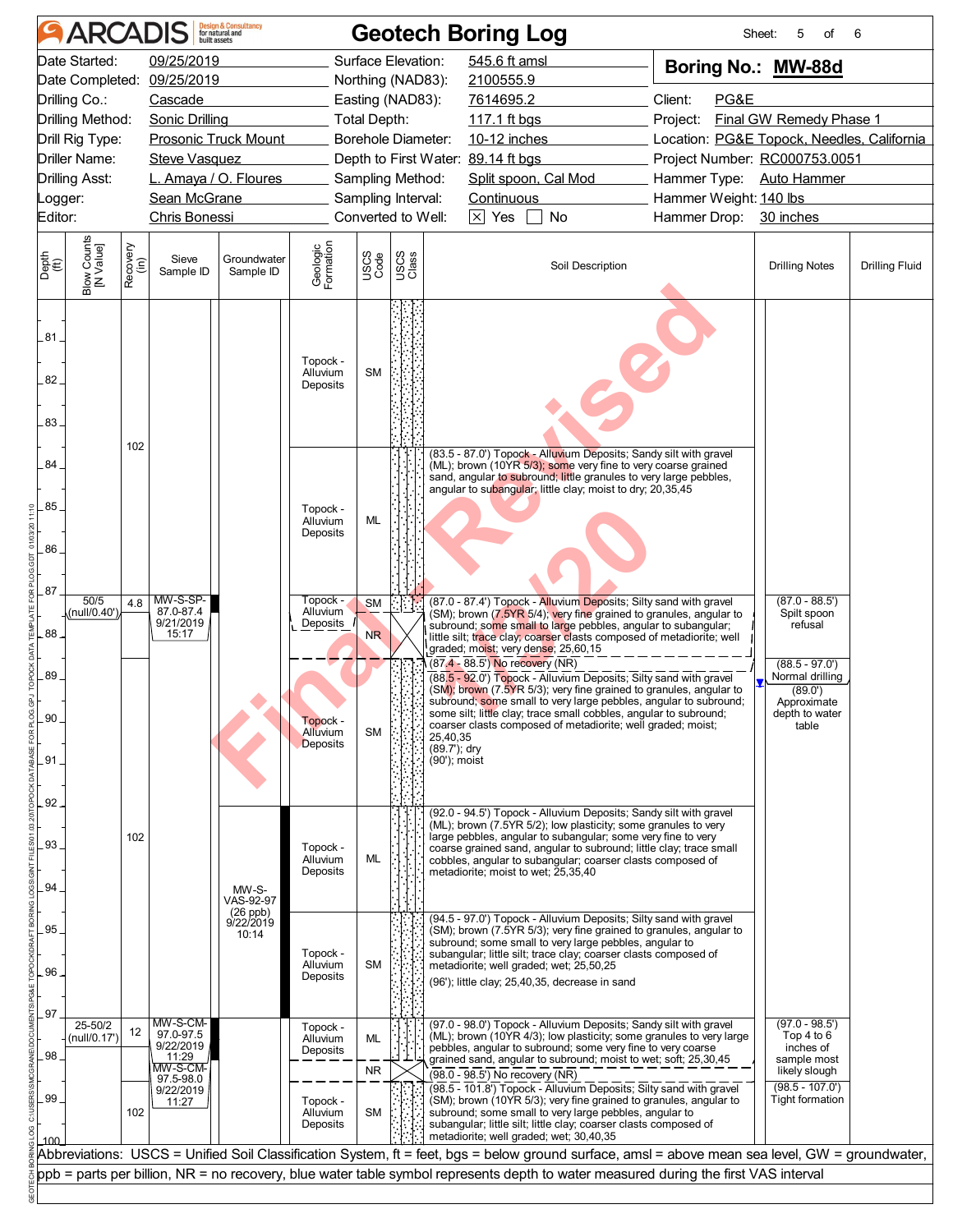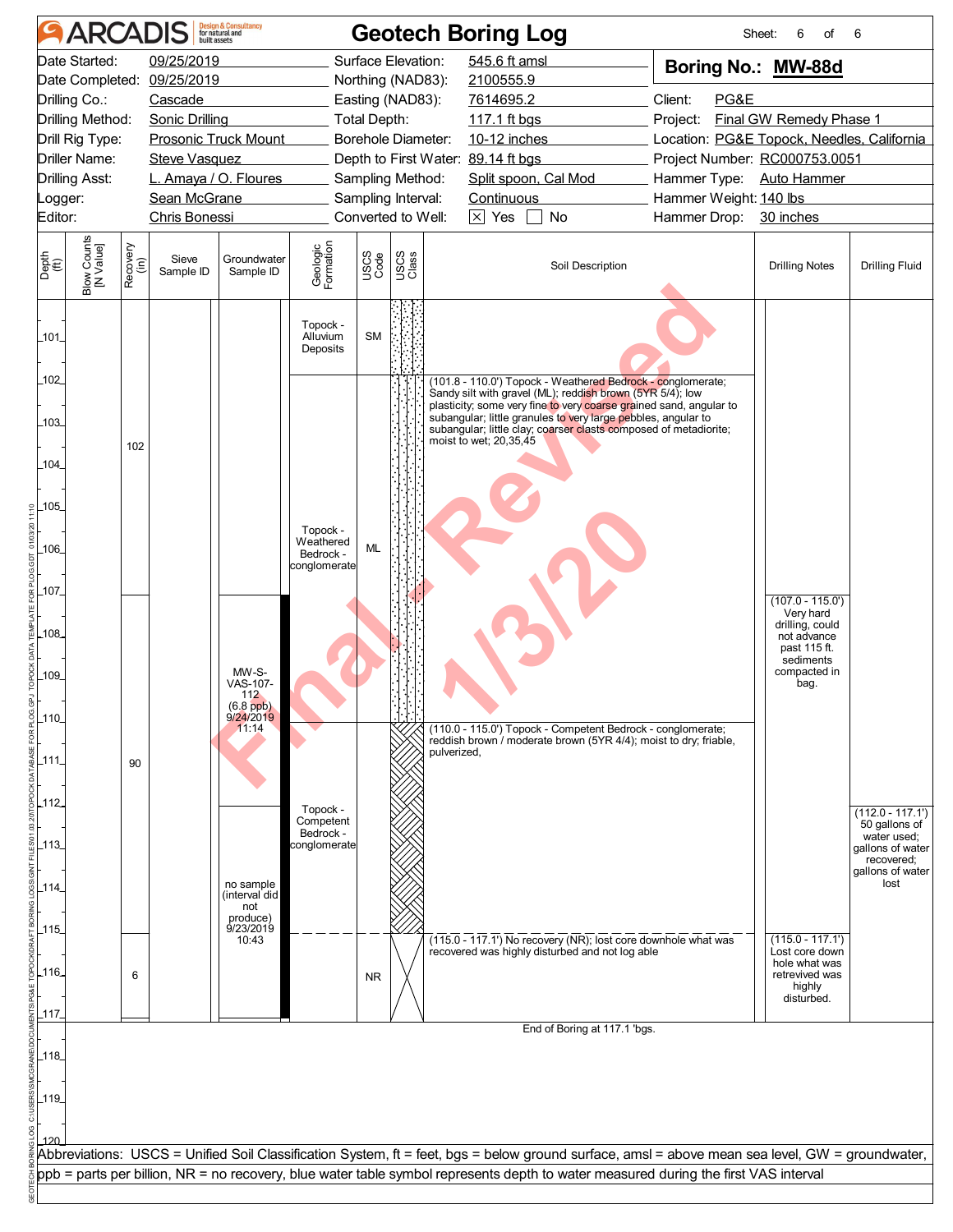|                            | <b>ARCADIS</b>                         |                                               | <b>Design &amp; Consultancy</b><br>for natural and<br>built assets |                                        | <b>Drilling Log</b>                                                                                                                                                                                                |                                                                                                                                                                                                                                                                      | Sheet:                                                                                   | 1<br>οf<br>6                                                                                                     |  |
|----------------------------|----------------------------------------|-----------------------------------------------|--------------------------------------------------------------------|----------------------------------------|--------------------------------------------------------------------------------------------------------------------------------------------------------------------------------------------------------------------|----------------------------------------------------------------------------------------------------------------------------------------------------------------------------------------------------------------------------------------------------------------------|------------------------------------------------------------------------------------------|------------------------------------------------------------------------------------------------------------------|--|
|                            | Date Started:                          | 10/01/2019                                    |                                                                    |                                        | Surface Elevation:                                                                                                                                                                                                 | 545.6 ft amsl                                                                                                                                                                                                                                                        | Boring No.: MW-88d                                                                       |                                                                                                                  |  |
|                            | Date Completed: 10/03/2019             |                                               |                                                                    |                                        | Northing (NAD83):                                                                                                                                                                                                  | 2100555.9                                                                                                                                                                                                                                                            |                                                                                          |                                                                                                                  |  |
| Drilling Co.:              |                                        | Cascade                                       |                                                                    |                                        | Easting (NAD83):                                                                                                                                                                                                   | 7614695.2                                                                                                                                                                                                                                                            | Client:<br>PG&E                                                                          |                                                                                                                  |  |
|                            | Drilling Method:<br>Drill Rig Type:    | Sonic Drilling<br><b>Prosonic Truck Mount</b> |                                                                    |                                        | Total Depth:<br>Conductor Casing Diameter: 12 inches                                                                                                                                                               | 117.1 ft bgs                                                                                                                                                                                                                                                         | <b>Final GW Remedy Phase 1</b><br>Project:<br>Location: PG&E Topock, Needles, California |                                                                                                                  |  |
|                            | Driller Name:                          | John Colon                                    |                                                                    |                                        | Drill Casing Diameter:                                                                                                                                                                                             | 6 inches                                                                                                                                                                                                                                                             |                                                                                          |                                                                                                                  |  |
|                            | <b>Drilling Asst:</b>                  | L. Amaya / O. Floures                         |                                                                    |                                        | Drill Bit:                                                                                                                                                                                                         | <b>Cutting Shoe</b>                                                                                                                                                                                                                                                  | Project Number: RC000753.0051                                                            |                                                                                                                  |  |
|                            | Tool-Pusher:                           | <b>Arnold Lamon</b>                           |                                                                    |                                        | Depth to First Water:                                                                                                                                                                                              | 89.14 ft bgs                                                                                                                                                                                                                                                         |                                                                                          |                                                                                                                  |  |
|                            | Rig Geologist:                         | Chris Bonessi                                 |                                                                    |                                        | Converted to Well:                                                                                                                                                                                                 | Yes $\overline{\times}$ No                                                                                                                                                                                                                                           |                                                                                          |                                                                                                                  |  |
|                            | Drilling Run                           |                                               |                                                                    |                                        | Description                                                                                                                                                                                                        |                                                                                                                                                                                                                                                                      |                                                                                          |                                                                                                                  |  |
| Depth<br>(f <sup>t</sup> ) | and Average<br><b>Penetration Rate</b> | <b>USCS</b><br>Code                           | <b>USCS</b><br>Casing<br>Class<br>Diameter                         |                                        | (See Pilot boring log for<br>full geologic descriptions)                                                                                                                                                           | <b>Drilling Notes</b>                                                                                                                                                                                                                                                |                                                                                          | <b>Drilling Fluid</b>                                                                                            |  |
| 2                          |                                        | <b>SM</b>                                     |                                                                    |                                        | (0.0 - 3.0') Topock - Fluvial<br>Deposits; Silty sand with gravel<br>(SM); brown (7.5YR 4/3)                                                                                                                       | (0.0 - 59.0') The 8-inch casing was advanced over the<br>damaged well. As the casing was advanced, well<br>construction materials were cored/driven into the casing.<br>Grout and approximately 40 ft of PVC well casing was<br>removed with the 7-inch core barrel. |                                                                                          | $(0.0 - 57.0')$ 1650 gallons<br>of water used; 1650<br>gallons of water<br>recovered; 0 gallons of<br>water lost |  |
| 3                          | $(0.0 - 8.0)$                          | SW                                            |                                                                    | $(0.0 - 8.0)$<br>12.0" Steel<br>Casing | (3.0 - 4.3') Topock - Fluvial<br>Deposits; Well graded sand with<br>gravel (SW); brown (7.5YR 5/3)                                                                                                                 |                                                                                                                                                                                                                                                                      |                                                                                          |                                                                                                                  |  |
|                            | mins/ft                                | SW                                            |                                                                    |                                        | (4.3 - 5.0') Topock - Fluvial<br>Deposits; Well graded sand with                                                                                                                                                   |                                                                                                                                                                                                                                                                      |                                                                                          |                                                                                                                  |  |
| 5                          |                                        | SW                                            |                                                                    |                                        | gravel (SW); reddish brown (2.5YR<br>5/3)                                                                                                                                                                          |                                                                                                                                                                                                                                                                      |                                                                                          |                                                                                                                  |  |
| 6                          |                                        | <b>NR</b>                                     |                                                                    |                                        | $(5.0 - 5.6')$ Topock - Fluvial<br>Deposits; Well graded sand with<br>gravel (SW); weak red (2.5YR 5/2)                                                                                                            |                                                                                                                                                                                                                                                                      |                                                                                          |                                                                                                                  |  |
|                            |                                        | SW                                            |                                                                    |                                        | $(5.6 - 6.5)$ No recovery (NR)<br>$(6.5 - 7.0')$ Topock - Fluvial                                                                                                                                                  |                                                                                                                                                                                                                                                                      |                                                                                          |                                                                                                                  |  |
|                            |                                        |                                               |                                                                    |                                        | Deposits; Well graded sand with<br>gravel (SW); (GLEY1 5/4)                                                                                                                                                        |                                                                                                                                                                                                                                                                      |                                                                                          |                                                                                                                  |  |
| 8                          |                                        | SW                                            |                                                                    |                                        | $(7.0 - 8.0')$ Topock - Fluvial<br>Deposits; Well graded sand with                                                                                                                                                 |                                                                                                                                                                                                                                                                      |                                                                                          |                                                                                                                  |  |
|                            |                                        | <b>NR</b>                                     |                                                                    |                                        | gravel (SW); weak red (2.5YR 5/2)<br>$(8.0 - 8.5)$ No recovery (NR)                                                                                                                                                |                                                                                                                                                                                                                                                                      |                                                                                          |                                                                                                                  |  |
| 9<br>10<br>12.             |                                        | SW                                            |                                                                    |                                        | $(8.5 - 12.0)$ Topock - Alluvium<br>Deposits; Well graded sand with<br>gravel (SW); brown (10YR 4/3)                                                                                                               |                                                                                                                                                                                                                                                                      |                                                                                          |                                                                                                                  |  |
| .13.                       |                                        | SW                                            |                                                                    |                                        | (12.0 - 13.2') Topock - Alluvium<br>Deposits; Well graded sand with<br>gravel (SW); grayish brown (10YR)<br>5/2)                                                                                                   |                                                                                                                                                                                                                                                                      |                                                                                          |                                                                                                                  |  |
| .15.<br>.16.               | $(8.0 - 82.0)$<br>mins/ft              | $\overline{\text{NR}}$<br>SW-SM               |                                                                    | $(8.0 - 82.0)$<br>8.0" Steel<br>Casing | $(13.2 - 13.5)$ Topock - Alluvium<br>Deposits; No recovery (NR)<br>$(13.5 - 16.3)$ Topock - Alluvium<br>Deposits; Well graded sand with<br>silt and gravel (SW-SM); dark<br>reddish gray $(2.5YR \, 4/1)$          |                                                                                                                                                                                                                                                                      |                                                                                          |                                                                                                                  |  |
| .17<br>.18.                |                                        | <b>SM</b><br><b>SM</b><br><b>NR</b>           | a di S                                                             |                                        | $(16.3 - 17.0)$ Topock - Alluvium<br>Deposits; Silty sand with gravel<br>(SM); weak red (2.5YR $5/2$ )<br>(17.0 - 17.2') Topock - Alluvium<br>Deposits; Silty sand with gravel<br>(SM); dark gray / olive gray (5Y |                                                                                                                                                                                                                                                                      |                                                                                          |                                                                                                                  |  |
| .19.                       |                                        | SW                                            |                                                                    |                                        | 4/1)<br>$(17.2 - 18.5)$ Topock - Alluvium<br>Deposits; No recovery (NR)<br>$(18.5 - 21.0)$ Topock - Alluvium<br>Deposits; Well graded sand with<br>gravel (SW); weak red (2.5YR 5/2)                               |                                                                                                                                                                                                                                                                      |                                                                                          |                                                                                                                  |  |
|                            |                                        |                                               |                                                                    |                                        | Abbreviations: USCS = Unified Soil Classification System, ft = feet, bgs = below ground surface, amsl = above mean sea level, GW = groundwater                                                                     |                                                                                                                                                                                                                                                                      |                                                                                          |                                                                                                                  |  |
|                            |                                        |                                               |                                                                    |                                        | Remarks: NR = no recovery, blue water table symbol represents depth to water measured during the first VAS interval, pentration rates where not                                                                    |                                                                                                                                                                                                                                                                      |                                                                                          |                                                                                                                  |  |
|                            | documented during overdrill            |                                               |                                                                    |                                        |                                                                                                                                                                                                                    |                                                                                                                                                                                                                                                                      |                                                                                          |                                                                                                                  |  |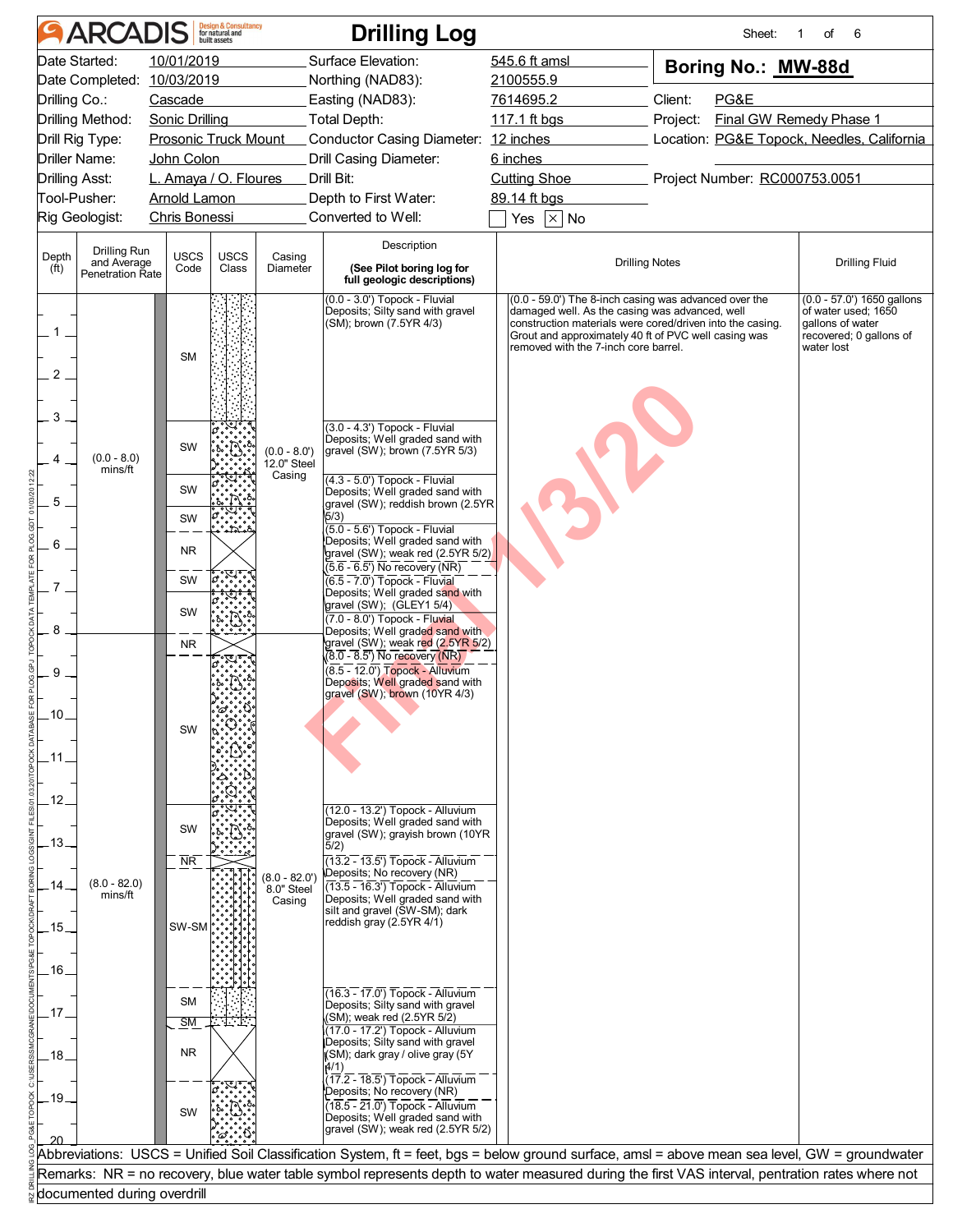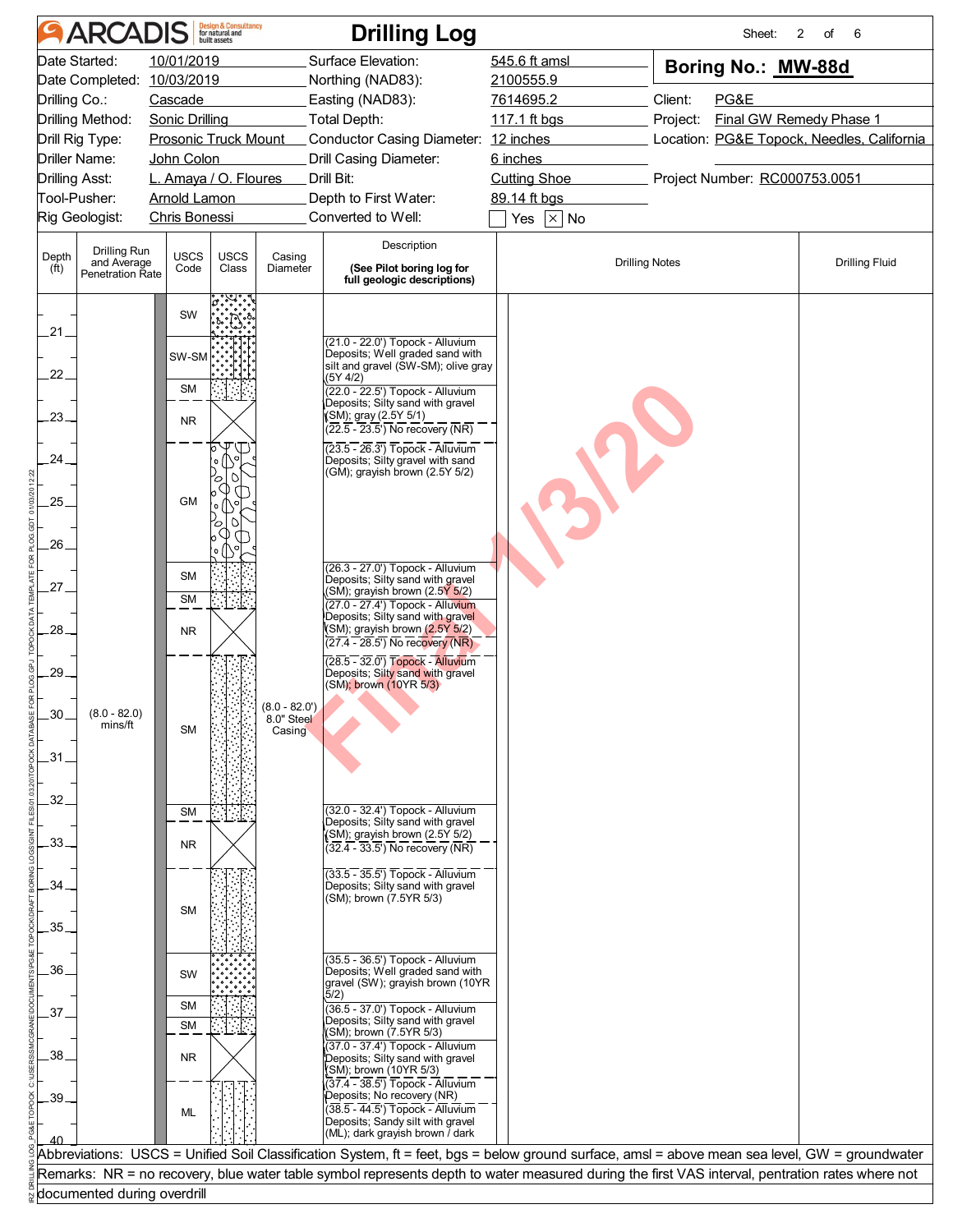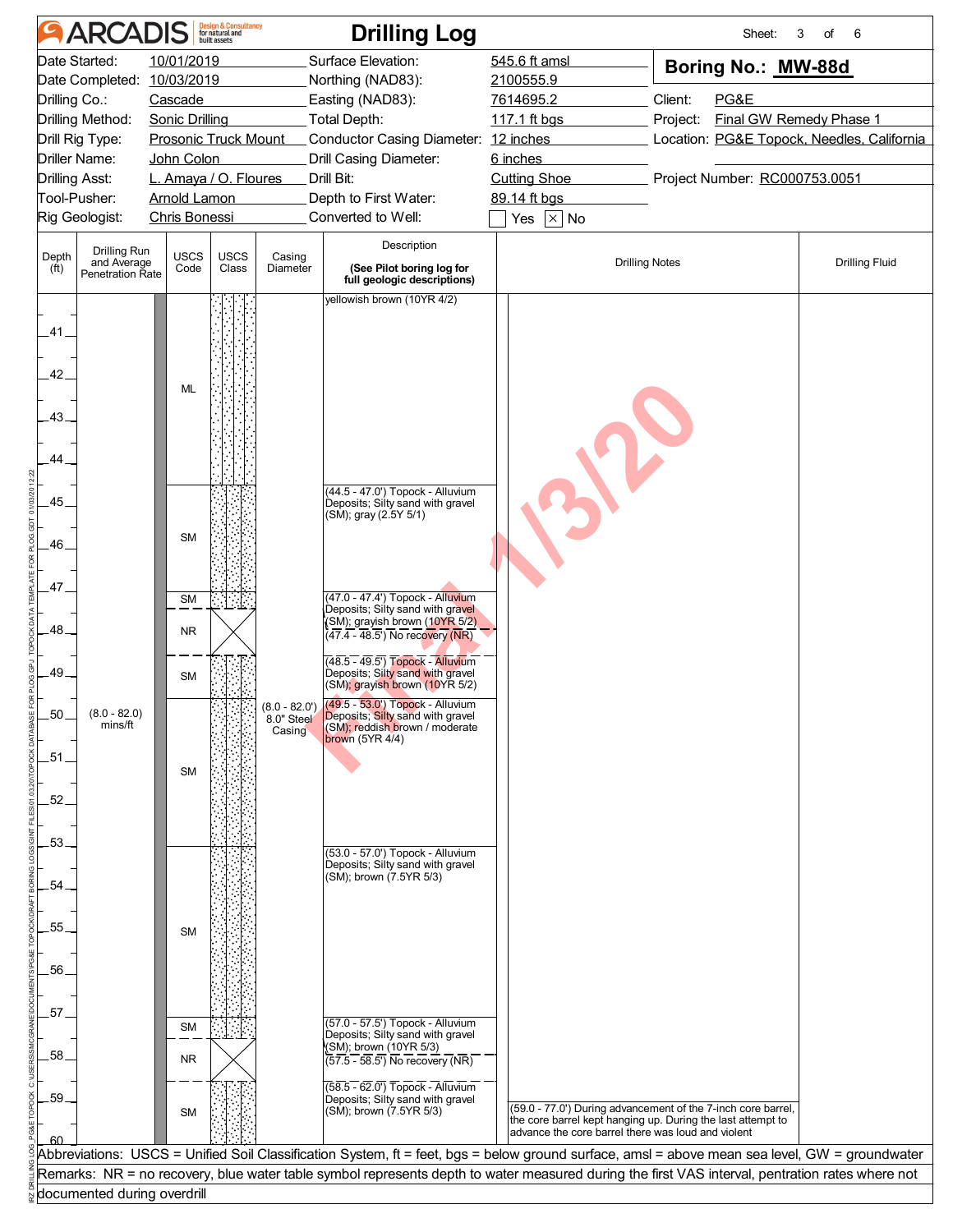|                            | <b>ARCADIS</b>                      |                                                      | <b>Design &amp; Consultancy</b><br>for natural and<br>built assets |                                         | <b>Drilling Log</b>                                                                                                                             |                                                                                                                       | Sheet:<br>4                                                                                                                   | of<br>6               |  |
|----------------------------|-------------------------------------|------------------------------------------------------|--------------------------------------------------------------------|-----------------------------------------|-------------------------------------------------------------------------------------------------------------------------------------------------|-----------------------------------------------------------------------------------------------------------------------|-------------------------------------------------------------------------------------------------------------------------------|-----------------------|--|
|                            | Date Started:                       | 10/01/2019                                           |                                                                    |                                         | Surface Elevation:                                                                                                                              | 545.6 ft amsl                                                                                                         | Boring No.: MW-88d                                                                                                            |                       |  |
|                            | Date Completed: 10/03/2019          |                                                      |                                                                    |                                         | Northing (NAD83):                                                                                                                               | 2100555.9                                                                                                             |                                                                                                                               |                       |  |
| Drilling Co.:              |                                     | Cascade                                              |                                                                    |                                         | Easting (NAD83):                                                                                                                                | 7614695.2                                                                                                             | Client:<br>PG&E<br><b>Final GW Remedy Phase 1</b><br>Project:                                                                 |                       |  |
|                            | Drilling Method:<br>Drill Rig Type: | <b>Sonic Drilling</b><br><b>Prosonic Truck Mount</b> |                                                                    |                                         | Total Depth:<br>Conductor Casing Diameter: 12 inches                                                                                            | 117.1 ft bgs                                                                                                          |                                                                                                                               |                       |  |
|                            | Driller Name:                       | John Colon                                           |                                                                    |                                         | Drill Casing Diameter:                                                                                                                          | 6 inches                                                                                                              | Location: PG&E Topock, Needles, California                                                                                    |                       |  |
|                            | Drilling Asst:                      | L. Amaya / O. Floures                                |                                                                    |                                         | Drill Bit:                                                                                                                                      | <b>Cutting Shoe</b>                                                                                                   | Project Number: RC000753.0051                                                                                                 |                       |  |
|                            | Tool-Pusher:                        | <b>Arnold Lamon</b>                                  |                                                                    |                                         | Depth to First Water:                                                                                                                           | 89.14 ft bgs                                                                                                          |                                                                                                                               |                       |  |
|                            | Rig Geologist:                      | <b>Chris Bonessi</b>                                 |                                                                    |                                         | Converted to Well:                                                                                                                              | Yes $\boxed{\times}$ No                                                                                               |                                                                                                                               |                       |  |
|                            | Drilling Run                        |                                                      |                                                                    |                                         | Description                                                                                                                                     |                                                                                                                       |                                                                                                                               |                       |  |
| Depth<br>(f <sup>t</sup> ) | and Average<br>Penetration Rate     | <b>USCS</b><br>Code                                  | <b>USCS</b><br>Casing<br>Class<br>Diameter                         |                                         | (See Pilot boring log for<br>full geologic descriptions)                                                                                        | <b>Drilling Notes</b>                                                                                                 |                                                                                                                               | <b>Drilling Fluid</b> |  |
| .61.                       |                                     | <b>SM</b>                                            |                                                                    |                                         |                                                                                                                                                 | off down hole. Crew was able to retrive the core barrel.                                                              | chattering of the rig. During retrive of the core barrel it was<br>determined that approximately 19 feet of core barrel broke |                       |  |
| 62                         |                                     |                                                      |                                                                    |                                         | (62.0 - 64.5') Topock - Alluvium                                                                                                                |                                                                                                                       |                                                                                                                               |                       |  |
| $.63 -$<br>.64             |                                     | SW-SM                                                |                                                                    |                                         | Deposits; Well graded sand with<br>silt and gravel (SW-SM); brown<br>(7.5YR 5/4)                                                                |                                                                                                                       |                                                                                                                               |                       |  |
|                            |                                     |                                                      |                                                                    |                                         | (64.5 - 67.0') Topock - Alluvium                                                                                                                |                                                                                                                       |                                                                                                                               |                       |  |
| .65.                       |                                     |                                                      |                                                                    |                                         | Deposits; Silty sand with gravel<br>(SM); brown (7.5YR 5/3)                                                                                     |                                                                                                                       |                                                                                                                               |                       |  |
|                            |                                     | <b>SM</b>                                            |                                                                    |                                         |                                                                                                                                                 |                                                                                                                       |                                                                                                                               |                       |  |
| .66                        |                                     |                                                      |                                                                    |                                         |                                                                                                                                                 |                                                                                                                       |                                                                                                                               |                       |  |
| .67.                       |                                     | <b>SM</b>                                            |                                                                    |                                         | (67.0 - 67.5') Topock - Alluvium                                                                                                                |                                                                                                                       |                                                                                                                               |                       |  |
| .68                        |                                     | <b>NR</b>                                            |                                                                    |                                         | Deposits; Silty sand with gravel<br>(SM); dark yellowish brown (10YR)<br>4/4)                                                                   |                                                                                                                       |                                                                                                                               |                       |  |
|                            |                                     |                                                      |                                                                    |                                         | $(67.5 - 68.5)$ No recovery (NR)                                                                                                                |                                                                                                                       |                                                                                                                               |                       |  |
| .69.                       |                                     | <b>GM</b>                                            |                                                                    |                                         | $(68.5 - 69.0)$ Topock - Alluvium<br>Deposits; Silty gravel with sand<br>(GM); grayish brown (2.5Y 5/2)                                         |                                                                                                                       |                                                                                                                               |                       |  |
| 70                         | $(8.0 - 82.0)$<br>mins/ft           |                                                      |                                                                    | $(8.0 - 82.0')$<br>8.0" Steel<br>Casing | (69.0 - 72.0') Topock - Alluvium<br>Deposits; Silty sand with gravel<br>(SM); dark yellowish brown (10YR<br>$ 4/4\rangle$                       |                                                                                                                       |                                                                                                                               |                       |  |
|                            |                                     | <b>SM</b>                                            |                                                                    |                                         |                                                                                                                                                 |                                                                                                                       |                                                                                                                               |                       |  |
| 72                         |                                     |                                                      |                                                                    |                                         |                                                                                                                                                 |                                                                                                                       |                                                                                                                               |                       |  |
|                            |                                     |                                                      |                                                                    |                                         | (72.0 - 74.0') Topock - Alluvium<br>Deposits; Silty sand with gravel<br>(SM); yellowish brown / moderate                                        |                                                                                                                       |                                                                                                                               |                       |  |
| 73                         |                                     | <b>SM</b>                                            |                                                                    |                                         | yellowish brown (10YR 5/4)                                                                                                                      |                                                                                                                       |                                                                                                                               |                       |  |
| 74                         |                                     |                                                      |                                                                    |                                         |                                                                                                                                                 |                                                                                                                       |                                                                                                                               |                       |  |
|                            |                                     | <b>SM</b>                                            |                                                                    |                                         | (74.0 - 75.5') Topock - Alluvium<br>Deposits; Silty sand with gravel<br>(SM); brown (7.5YR 5/4)                                                 |                                                                                                                       |                                                                                                                               |                       |  |
| .75                        |                                     |                                                      |                                                                    |                                         |                                                                                                                                                 |                                                                                                                       |                                                                                                                               |                       |  |
| .76.                       |                                     |                                                      |                                                                    |                                         | $(75.5 - 77.0)$ No recovery (NR)                                                                                                                |                                                                                                                       |                                                                                                                               |                       |  |
|                            |                                     | NR.                                                  |                                                                    |                                         |                                                                                                                                                 |                                                                                                                       |                                                                                                                               |                       |  |
| .77                        |                                     | <b>SM</b>                                            |                                                                    |                                         | (77.0 - 77.5') Topock - Alluvium                                                                                                                |                                                                                                                       | (77.0 - 82.0') Advanced 8-inch casing, inspected material                                                                     |                       |  |
|                            |                                     |                                                      |                                                                    |                                         | Deposits; Silty sand with gravel<br>(SM); dark yellowish brown (10YR                                                                            | from clean out run 77 to 82 feet bgs for well construction<br>materials. Materials observed appeared to be native     |                                                                                                                               |                       |  |
| .78                        |                                     | NR.                                                  |                                                                    |                                         | 4/4)<br>(77.5 - 78.5') No recovery (NR)                                                                                                         | material, reddish brown fine to coarse grained sand and<br>gravel, subangular to angular indicating that the borehole |                                                                                                                               |                       |  |
| .79                        |                                     | <b>SM</b>                                            |                                                                    |                                         | $(78.5 - 83.5)$ Topock - Alluvium<br>Deposits; Silty sand with gravel<br>(SM); brown (7.5YR 5/4)                                                | casing. At approximately 82 ft. hit resistance pulled core<br>barrel and observed some filter pack with mostly native | had walked off the hole. Pulled 8-inch casing and attepted<br>to get back on borehole with 4-inch core barrel and 6-inch      |                       |  |
| 80                         |                                     |                                                      |                                                                    |                                         |                                                                                                                                                 | undisturbed native material, reddish brown, stiff fine to                                                             | material. Clean out run from 82 to 87 ft bgs appeared to be                                                                   |                       |  |
|                            |                                     |                                                      |                                                                    |                                         | Abbreviations: USCS = Unified Soil Classification System, ft = feet, bgs = below ground surface, amsl = above mean sea level, GW = groundwater  |                                                                                                                       |                                                                                                                               |                       |  |
|                            |                                     |                                                      |                                                                    |                                         | Remarks: NR = no recovery, blue water table symbol represents depth to water measured during the first VAS interval, pentration rates where not |                                                                                                                       |                                                                                                                               |                       |  |
|                            | documented during overdrill         |                                                      |                                                                    |                                         |                                                                                                                                                 |                                                                                                                       |                                                                                                                               |                       |  |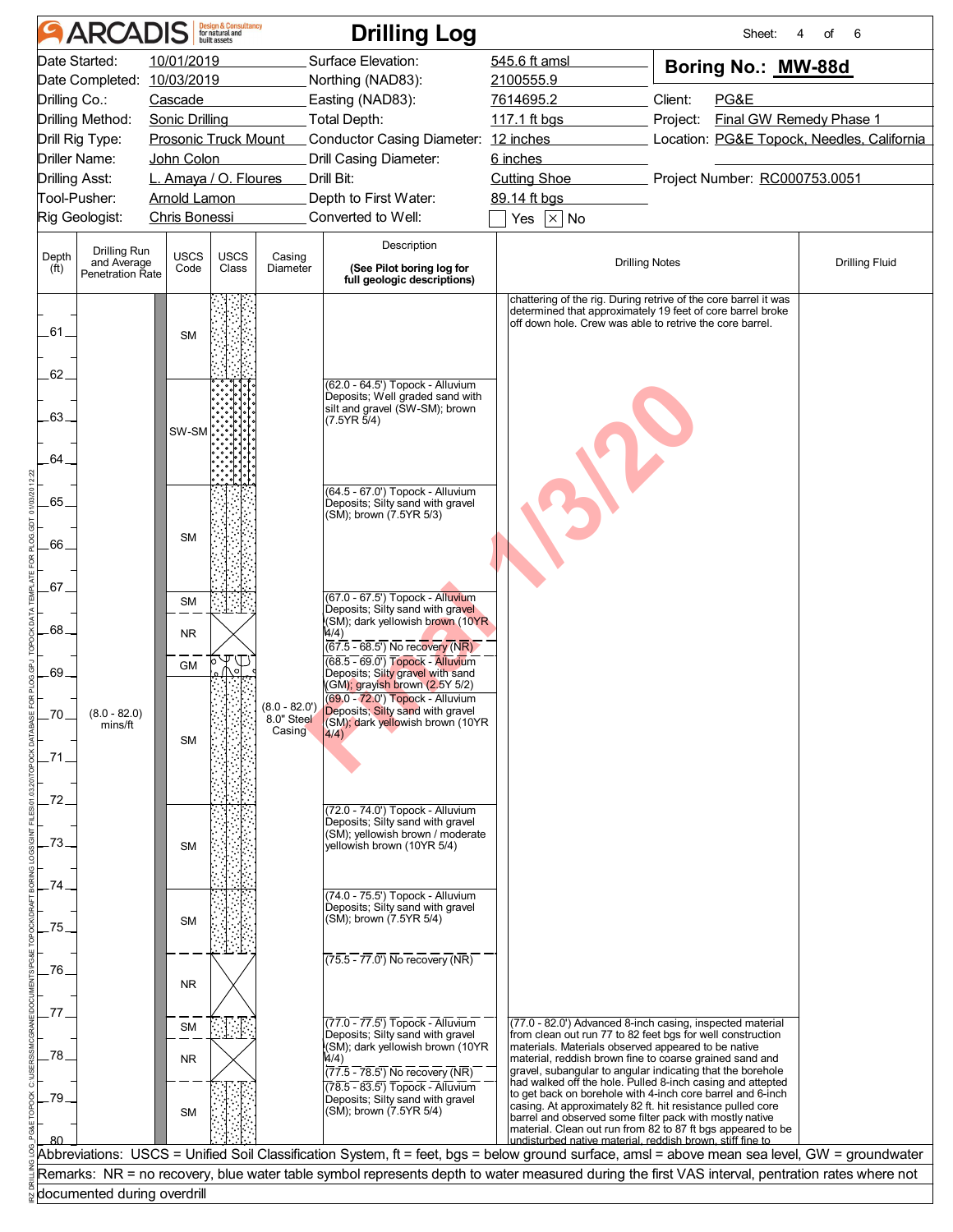|                   | ARCADIS                                        |                       | <b>Design &amp; Consultancy</b><br>for natural and<br>built assets |                               | <b>Drilling Log</b>                                                                                                                             |                                                                                                                   | Sheet:                                                     | 5<br>of<br>6          |
|-------------------|------------------------------------------------|-----------------------|--------------------------------------------------------------------|-------------------------------|-------------------------------------------------------------------------------------------------------------------------------------------------|-------------------------------------------------------------------------------------------------------------------|------------------------------------------------------------|-----------------------|
|                   | Date Started:                                  | 10/01/2019            |                                                                    |                               | Surface Elevation:                                                                                                                              | 545.6 ft amsl                                                                                                     | Boring No.: MW-88d                                         |                       |
| Drilling Co.:     | Date Completed: 10/03/2019                     | Cascade               |                                                                    |                               | Northing (NAD83):<br>Easting (NAD83):                                                                                                           | 2100555.9<br>7614695.2                                                                                            | Client:<br>PG&E                                            |                       |
|                   | Drilling Method:                               | <b>Sonic Drilling</b> |                                                                    |                               | Total Depth:                                                                                                                                    | 117.1 ft bgs                                                                                                      | Final GW Remedy Phase 1                                    |                       |
|                   | Drill Rig Type:<br><b>Prosonic Truck Mount</b> |                       |                                                                    |                               | Conductor Casing Diameter: 12 inches                                                                                                            |                                                                                                                   | Project:<br>Location: PG&E Topock, Needles, California     |                       |
|                   | Driller Name:                                  | John Colon            |                                                                    |                               | Drill Casing Diameter:                                                                                                                          | 6 inches                                                                                                          |                                                            |                       |
|                   | Drilling Asst:                                 |                       | L. Amaya / O. Floures                                              |                               | Drill Bit:                                                                                                                                      | <b>Cutting Shoe</b>                                                                                               | Project Number: RC000753.0051                              |                       |
|                   | Tool-Pusher:                                   | <b>Arnold Lamon</b>   |                                                                    |                               | Depth to First Water:                                                                                                                           | 89.14 ft bgs                                                                                                      |                                                            |                       |
|                   | Rig Geologist:                                 | <b>Chris Bonessi</b>  |                                                                    |                               | Converted to Well:                                                                                                                              | Yes $\boxed{\times}$ No                                                                                           |                                                            |                       |
| Depth             | Drilling Run                                   | USCS                  | <b>USCS</b>                                                        | Casing                        | Description                                                                                                                                     |                                                                                                                   |                                                            |                       |
| (f <sup>t</sup> ) | and Average<br><b>Penetration Rate</b>         | Code                  | Class                                                              | Diameter                      | (See Pilot boring log for<br>full geologic descriptions)                                                                                        |                                                                                                                   | <b>Drilling Notes</b>                                      | <b>Drilling Fluid</b> |
|                   |                                                |                       |                                                                    |                               |                                                                                                                                                 | coarse sand, some silt. Determined that the borehole<br>needed to be abandoned and will offset to drill new hole. |                                                            |                       |
| .81               | $(8.0 - 82.0)$                                 |                       |                                                                    | $(8.0 - 82.0')$<br>8.0" Steel |                                                                                                                                                 | run removed 7 ft of pvc casing.                                                                                   | After abandoning 82 to 87 ft bgs with bentonite, clean out |                       |
|                   | mins/ft                                        |                       |                                                                    | Casing                        |                                                                                                                                                 |                                                                                                                   |                                                            |                       |
| 82 <sub>1</sub>   |                                                | <b>SM</b>             |                                                                    |                               |                                                                                                                                                 |                                                                                                                   |                                                            |                       |
|                   |                                                |                       |                                                                    |                               |                                                                                                                                                 |                                                                                                                   |                                                            |                       |
| .83.              |                                                |                       |                                                                    |                               |                                                                                                                                                 |                                                                                                                   |                                                            |                       |
|                   |                                                |                       |                                                                    |                               | (83.5 - 87.0') Topock - Alluvium                                                                                                                |                                                                                                                   |                                                            |                       |
| .84.              |                                                |                       |                                                                    |                               | Deposits; Sandy silt with gravel<br>(82.0 - 87.0') (ML); brown (10YR 5/3)                                                                       |                                                                                                                   |                                                            |                       |
|                   | $(82.0 - 87.0)$<br>mins/ft                     |                       | D<br>O<br>Þ                                                        | 4.0" Core                     |                                                                                                                                                 |                                                                                                                   |                                                            |                       |
| .85.              |                                                | ML                    |                                                                    | Barrel                        |                                                                                                                                                 |                                                                                                                   |                                                            |                       |
|                   |                                                |                       | П                                                                  |                               |                                                                                                                                                 |                                                                                                                   |                                                            |                       |
| .86.              |                                                |                       |                                                                    |                               |                                                                                                                                                 |                                                                                                                   |                                                            |                       |
|                   |                                                |                       | a                                                                  |                               |                                                                                                                                                 |                                                                                                                   |                                                            |                       |
| .87.              |                                                | <b>SM</b>             |                                                                    |                               | (87.0 - 87.4') Topock - Alluvium                                                                                                                |                                                                                                                   |                                                            |                       |
| .88               |                                                |                       |                                                                    |                               | Deposits; Silty sand with gravel<br>(SM); brown (7.5YR 5/4)                                                                                     |                                                                                                                   |                                                            |                       |
|                   |                                                | <b>NR</b>             |                                                                    |                               | $(87.4 - 88.5)$ No recovery (NR)                                                                                                                |                                                                                                                   |                                                            |                       |
| .89.              |                                                |                       |                                                                    |                               | (88.5 - 92.0") Topock - Alluvium<br>Deposits; Silty sand with gravel                                                                            |                                                                                                                   |                                                            |                       |
|                   |                                                |                       |                                                                    |                               | (SM); brown (7.5YR 5/3)                                                                                                                         |                                                                                                                   |                                                            |                       |
| $90^{\circ}$      |                                                |                       |                                                                    |                               |                                                                                                                                                 |                                                                                                                   |                                                            |                       |
|                   |                                                | <b>SM</b>             |                                                                    |                               |                                                                                                                                                 |                                                                                                                   |                                                            |                       |
| .91               |                                                |                       |                                                                    |                               |                                                                                                                                                 |                                                                                                                   |                                                            |                       |
|                   |                                                |                       |                                                                    |                               |                                                                                                                                                 |                                                                                                                   |                                                            |                       |
| .92               |                                                |                       |                                                                    |                               | (92.0 - 94.5') Topock - Alluvium                                                                                                                |                                                                                                                   |                                                            |                       |
|                   |                                                |                       |                                                                    |                               | Deposits; Sandy silt with gravel                                                                                                                |                                                                                                                   |                                                            |                       |
| 93                |                                                |                       |                                                                    |                               | (ML); brown (7.5YR 5/2)                                                                                                                         |                                                                                                                   |                                                            |                       |
|                   |                                                | ML                    |                                                                    |                               |                                                                                                                                                 |                                                                                                                   |                                                            |                       |
| .94.              |                                                |                       |                                                                    |                               |                                                                                                                                                 |                                                                                                                   |                                                            |                       |
|                   |                                                |                       |                                                                    |                               | (94.5 - 97.0') Topock - Alluvium                                                                                                                |                                                                                                                   |                                                            |                       |
| .95               |                                                |                       |                                                                    |                               | Deposits; Silty sand with gravel<br>(SM); brown (7.5YR 5/3)                                                                                     |                                                                                                                   |                                                            |                       |
|                   |                                                | <b>SM</b>             |                                                                    |                               |                                                                                                                                                 |                                                                                                                   |                                                            |                       |
| .96               |                                                |                       |                                                                    |                               |                                                                                                                                                 |                                                                                                                   |                                                            |                       |
| 97                |                                                |                       |                                                                    |                               |                                                                                                                                                 |                                                                                                                   |                                                            |                       |
|                   |                                                |                       |                                                                    |                               | (97.0 - 98.0') Topock - Alluvium<br>Deposits; Sandy silt with gravel                                                                            |                                                                                                                   |                                                            |                       |
| .98.              |                                                | ML                    |                                                                    |                               | (ML); brown (10YR 4/3)                                                                                                                          |                                                                                                                   |                                                            |                       |
|                   |                                                | <b>NR</b>             |                                                                    |                               | $(98.0 - 98.5)$ No recovery (NR)                                                                                                                |                                                                                                                   |                                                            |                       |
| .99.              |                                                |                       |                                                                    |                               | (98.5 - 101.8') Topock - Alluvium<br>Deposits; Silty sand with gravel                                                                           |                                                                                                                   |                                                            |                       |
|                   |                                                | <b>SM</b>             |                                                                    |                               | (SM); brown (10YR 5/3)                                                                                                                          |                                                                                                                   |                                                            |                       |
| 100               |                                                |                       |                                                                    |                               |                                                                                                                                                 |                                                                                                                   |                                                            |                       |
|                   |                                                |                       |                                                                    |                               | Abbreviations: USCS = Unified Soil Classification System, ft = feet, bgs = below ground surface, amsl = above mean sea level, GW = groundwater  |                                                                                                                   |                                                            |                       |
|                   |                                                |                       |                                                                    |                               | Remarks: NR = no recovery, blue water table symbol represents depth to water measured during the first VAS interval, pentration rates where not |                                                                                                                   |                                                            |                       |
|                   | documented during overdrill                    |                       |                                                                    |                               |                                                                                                                                                 |                                                                                                                   |                                                            |                       |